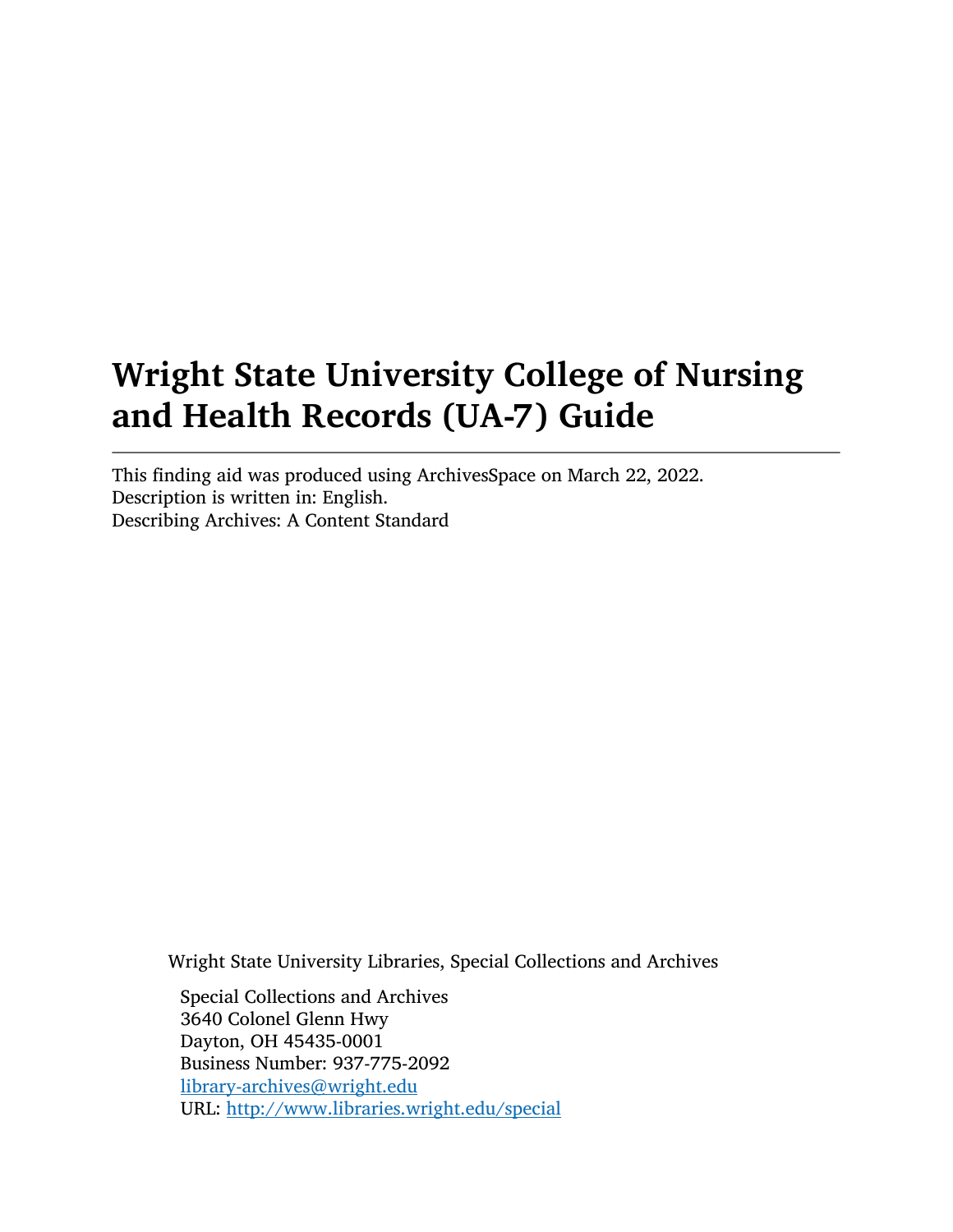## <span id="page-1-0"></span>**Table of Contents**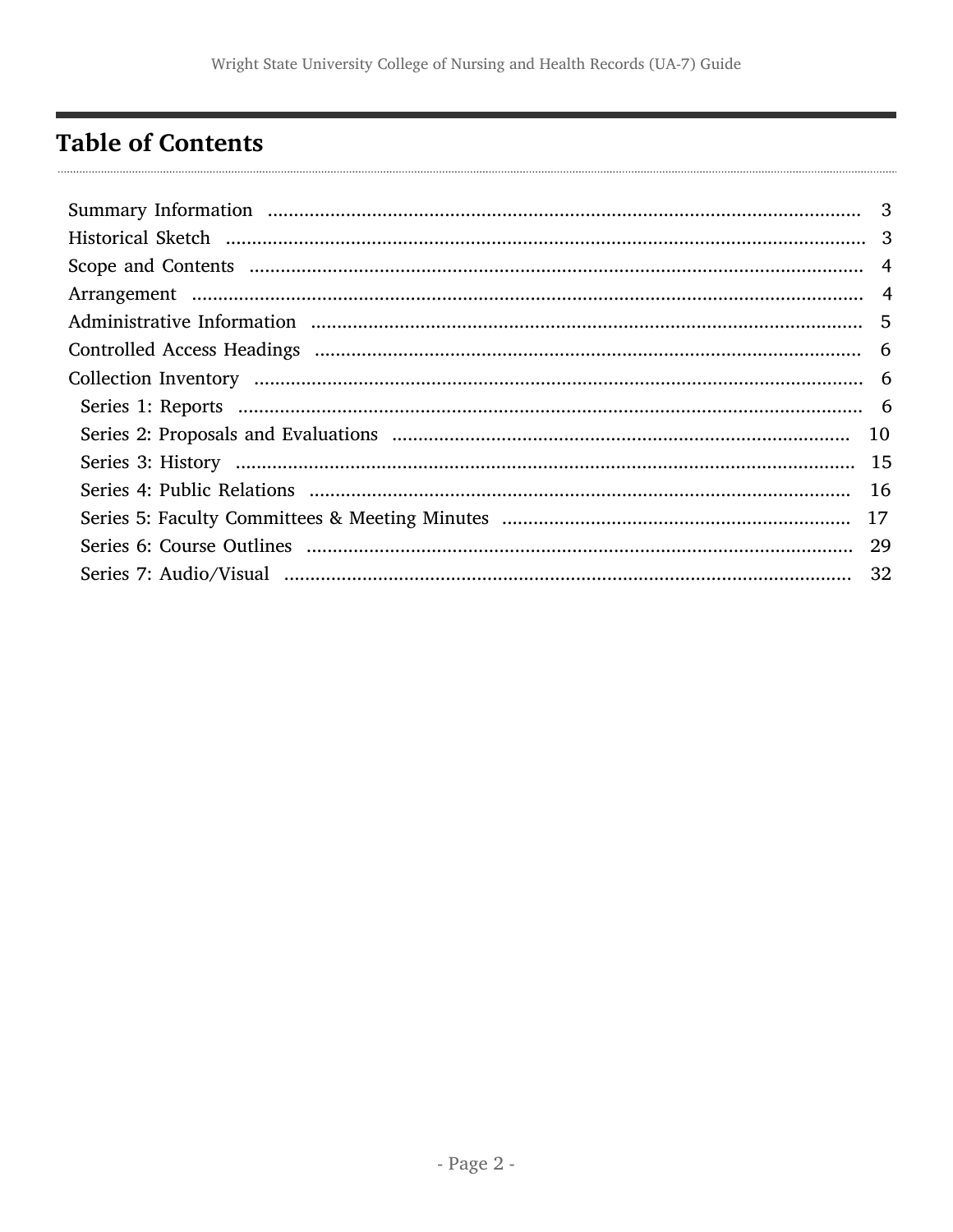## <span id="page-2-0"></span>Summary Information

| <b>Repository:</b><br>Title:        | Wright State University Libraries, Special Collections and<br>Archives<br>Wright State University College of Nursing and Health Records                                                                                                                                                                                                                                                                                                              |
|-------------------------------------|------------------------------------------------------------------------------------------------------------------------------------------------------------------------------------------------------------------------------------------------------------------------------------------------------------------------------------------------------------------------------------------------------------------------------------------------------|
|                                     |                                                                                                                                                                                                                                                                                                                                                                                                                                                      |
| ID:                                 | $UA-7$                                                                                                                                                                                                                                                                                                                                                                                                                                               |
| Date [inclusive]:                   | 1973-2014                                                                                                                                                                                                                                                                                                                                                                                                                                            |
| Physical<br>Description:            | 13.5 linear feet                                                                                                                                                                                                                                                                                                                                                                                                                                     |
| Language of the<br><b>Material:</b> | English.                                                                                                                                                                                                                                                                                                                                                                                                                                             |
| Abstract:                           | The College of Nursing and Health contains documents from<br>its inception to the present. These documents include the<br>committee minutes to build the college, early correspondence<br>files and school development files, annual reports, yearbooks,<br>commencement records, and publications created by Boonshoft<br>School of Medicine (BSOM) and its various offices. Among the<br>departmental papers are class photographs and composites. |

## Preferred Citation

[Description of item, Date, Box #, Folder #], UA-7, Wright State University College of Nursing and Health Records, Special Collections and Archives, University Libraries, Wright State University, Dayton, Ohio.

^ [Return to Table of Contents](#page-1-0)

## <span id="page-2-1"></span>Historical Sketch

Established in 1973, the College of Nursing and Health enrolled sixty-one students into the new baccalaureate nursing program. The college received their first accreditation in May 1976 with the first master's degree program was launching two years later in January 1978. June 1979 saw the first students graduating with their master's degree. The college entered into a shared agreement with the Division of Nursing at Miami Valley Hospital to enhance the education of the nursing students and has grown to forty-eight other area health agencies. The year 1993 saw the college added six specialties in nursing to the master's program along with being named one of the colleges of nursing in the State of Ohio for the Advanced Practical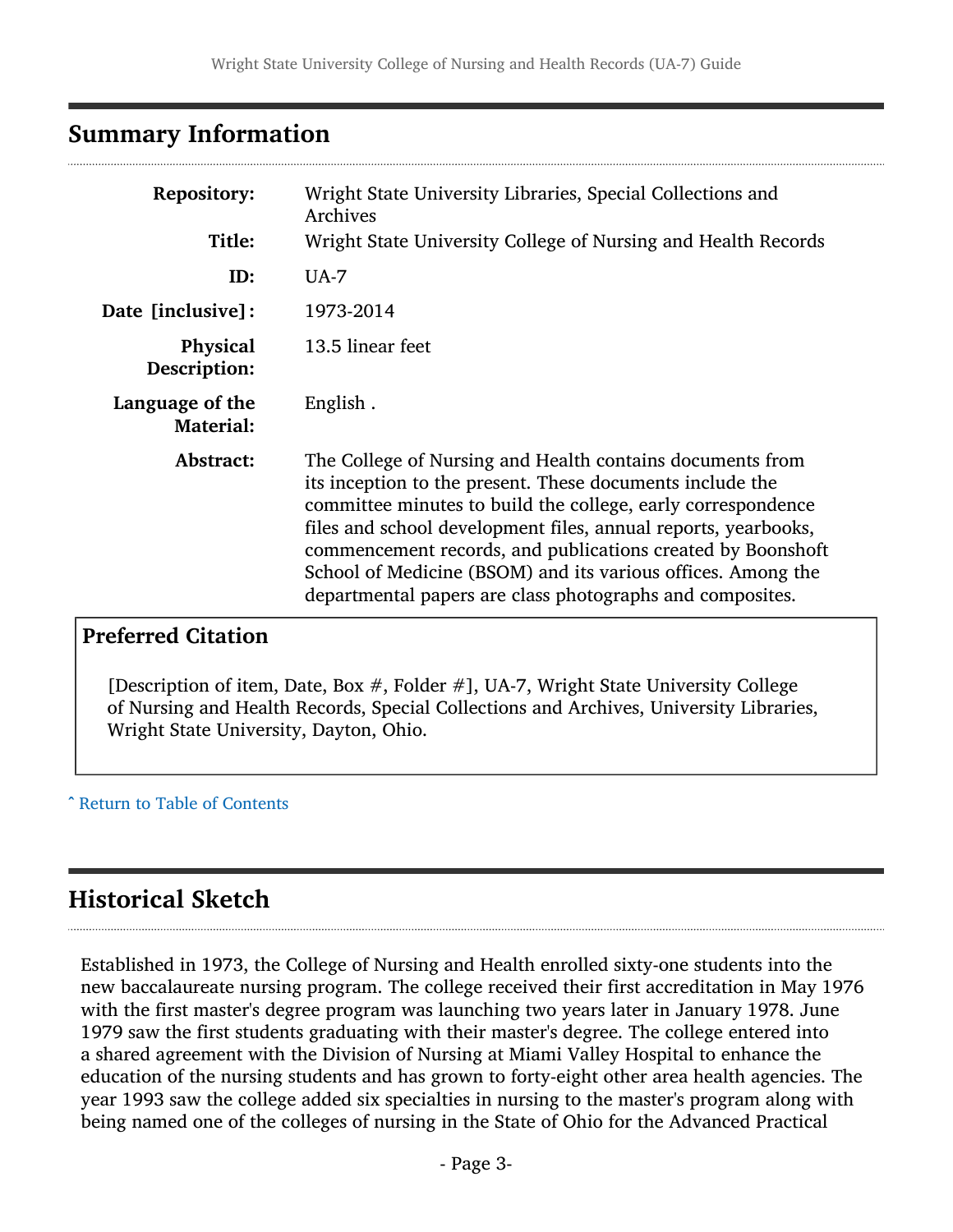Nursing pilot project. The accreditation was renewed for another ten years in April 2005. The doctoral nursing degree program was established in January 2008. Two more additions to the graduate program were launched in 2013 and 2014. The last full accreditation was awarded in November 2014.

^ [Return to Table of Contents](#page-1-0)

## <span id="page-3-0"></span>Scope and Contents

The College of Nursing and Health Records contain the documents to build the school of nursing and health. Included in these papers are committee minutes, state reports and program evaluations.

Series 1: Reports contains reports for the college. Included in these documents are the annual Reports to the state board and course reports.

Series 2: Proposals and Evaluations contains the documents to build the school of nursing. Included in these documents are program evaluations and alumni surveys.

Series 3: History contains the documents of the history for the college.

Series 4: Public Relations contains the public relations documents. Included in this series are newspaper articles and school of nursing publications.

Series 5: Faculty Committees and Meeting Minutes contains the documents pertaining to the faculty of the college. Included in this series are meeting minutes, faculty evaluations, curriculum meeting minutes and promotion and tenure committee minutes.

Series 6: Course Outlines contains the documents for nursing courses.

Series 7: Audio/Visual contains various audio and video materials.

^ [Return to Table of Contents](#page-1-0)

## <span id="page-3-1"></span>Arrangement

This collection is comprised of 7 series:

Series 1: Reports

Series 2: Proposals and Evaluations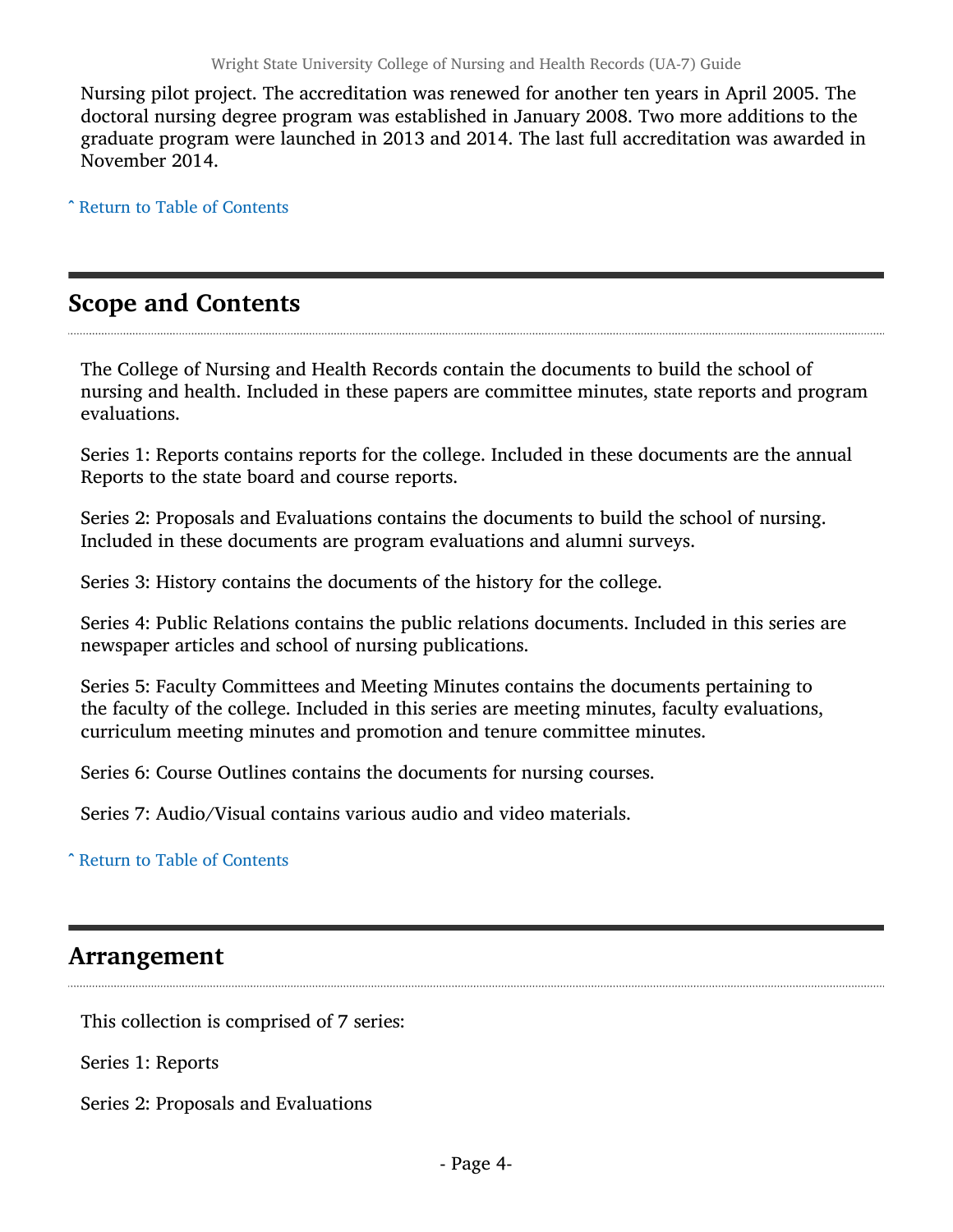Series 3: History

Series 4: Public Relations

Series 5: Faculty Committees and Meeting Minutes

Series 6: Course Outlines

Series 7: Audio/Visual

^ [Return to Table of Contents](#page-1-0)

## <span id="page-4-0"></span>Administrative Information

### Publication Statement

Wright State University Libraries, Special Collections and Archives

Special Collections and Archives 3640 Colonel Glenn Hwy Dayton, OH 45435-0001 Business Number: 937-775-2092 [library-archives@wright.edu](mailto:library-archives@wright.edu) URL: <http://www.libraries.wright.edu/special>

## Revision Description

Chris Wydman added 5 linear feet of materials to Series 5: Faculty Committees and Meeting Minutes. 2022 March

### Accruals

Further accruals are expected.

## Conditions Governing Access

Collection is open for reasearch.

## Conditions Governing Use

Copyright restrictions may apply. Unpublished manuscripts are protected by copyright. Permission to publish, quote, or reproduce must be secured from the repository and the copyright holder.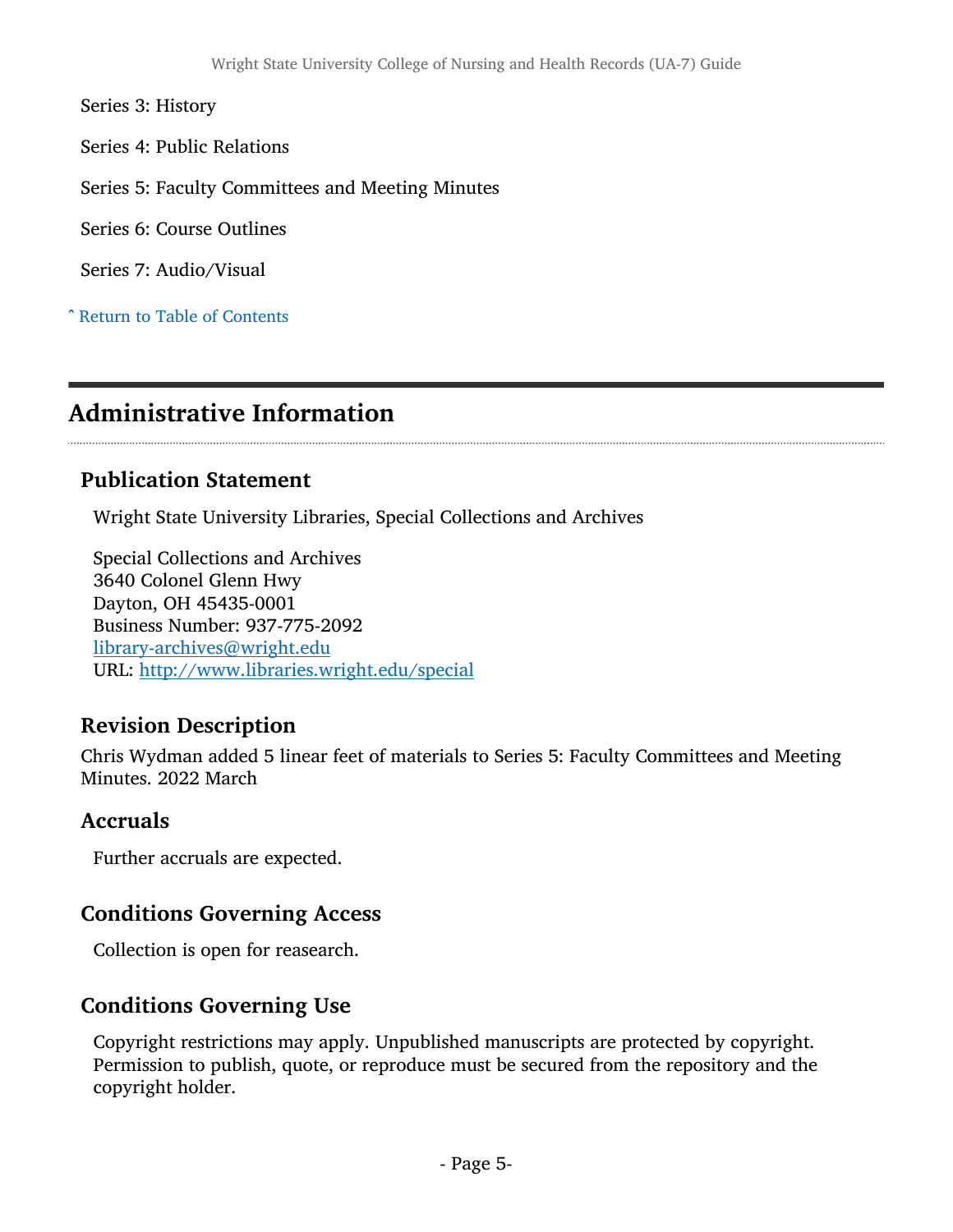## Immediate Source of Acquisition

This collection was transferred from the College of Nursing and Health to the University Archives for long term storage and care, as per institutional policy.

## Processing Information

This finding aid was written according to DACS standards by Nina Herzog on February 17, 2016.

^ [Return to Table of Contents](#page-1-0)

## <span id="page-5-0"></span>Controlled Access Headings

- Dayton (Ohio) -- History
- Nursing schools
- Nursing schools -- Admission
- Nursing schools -- Faculty
- Nursing schools -- United States
- Nursing -- Study and teaching -- Ohio
- Audiocassettes
- **Brochures**
- Business records
- Photographs
- Clippings (Books, newspapers, etc.)

## <span id="page-5-1"></span>Collection Inventory

### <span id="page-5-2"></span>Series 1: Reports, 1973-2004

| Title/Description                                                             | <b>Instances</b> |
|-------------------------------------------------------------------------------|------------------|
| Report: State Board - Annual, Undated<br>Language of the Material: English.   | Box 1            |
| Report: State Board - Annual, 1973-1974<br>Language of the Material: English. | Box 1            |
| Annual Report to State Board, 1974-1975                                       | Box 1            |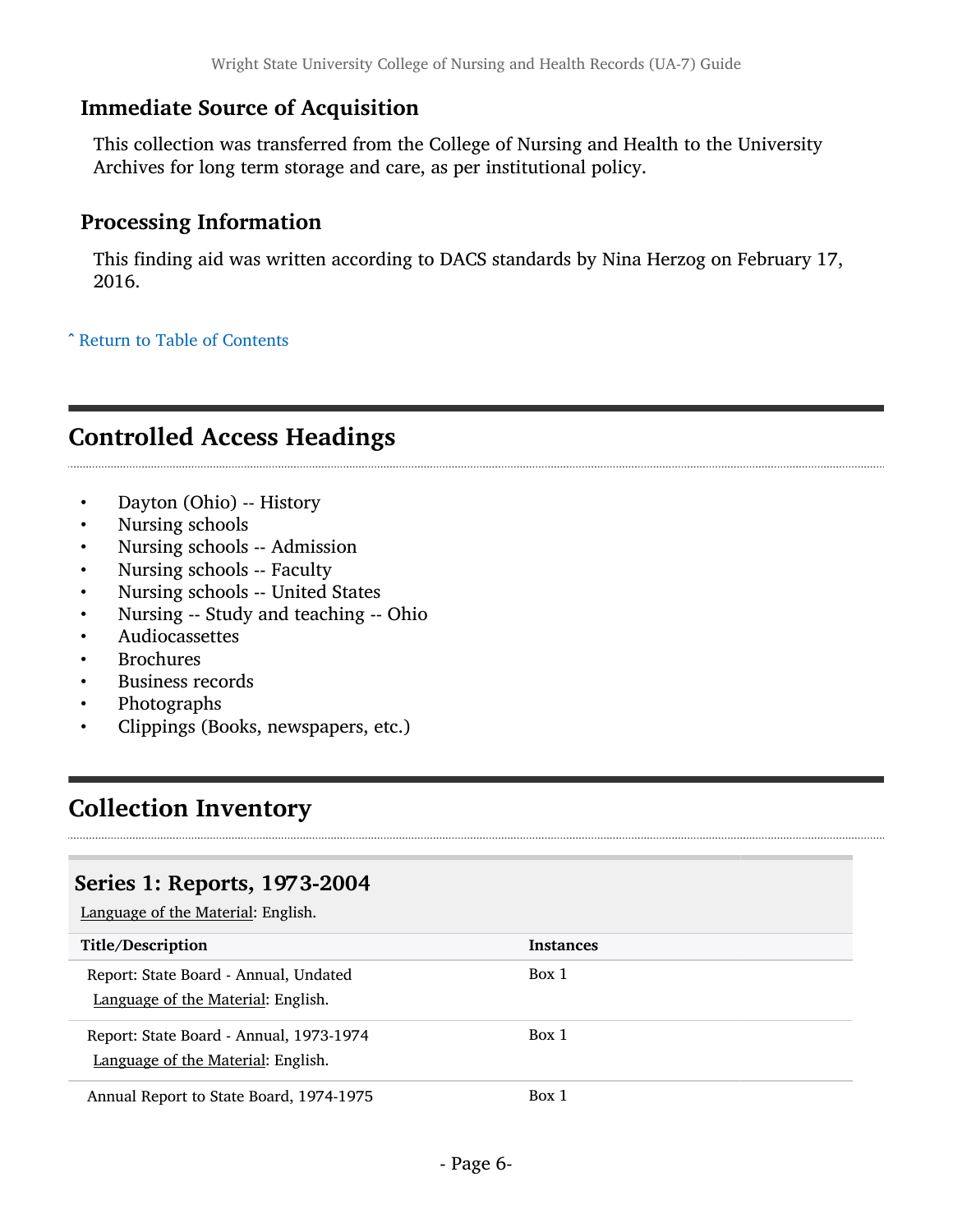| Annual Report to State Board, 1975-1976<br>Language of the Material: English. | Box 1 |
|-------------------------------------------------------------------------------|-------|
| Annual Report to State Board, 1976-1977<br>Language of the Material: English. | Box 1 |
| Annual Report to State Board, 1977-1978<br>Language of the Material: English. | Box 1 |
| Annual Report to State Board, 1978-1979<br>Language of the Material: English. | Box 1 |
| Annual Report to State Board, 1979-1980<br>Language of the Material: English. | Box 1 |
| Annual Report to State Board, 1980-1981<br>Language of the Material: English. | Box 1 |
| Annual Report to State Board, 1981-1982<br>Language of the Material: English. | Box 1 |
| Annual Report to State Board, 1982-1983<br>Language of the Material: English. | Box 1 |
| Annual Report to State Board, 1983-1984<br>Language of the Material: English. | Box 1 |
| Annual Report to State Board, 1984-1985<br>Language of the Material: English. | Box 1 |
| Annual Report to State Board, 1985-1986<br>Language of the Material: English. | Box 1 |
| Annual Report to State Board, 1986-1987<br>Language of the Material: English. | Box 1 |
| Annual Report to State Board, 1987-1988<br>Language of the Material: English. | Box 1 |
| Annual Report to State Board, 1988-1989<br>Language of the Material: English. | Box 1 |
| Nursing 215 Annual Report, 1986-1987<br>Language of the Material: English.    | Box 1 |
| Nursing 216 Annual Report, 1987<br>Language of the Material: English.         | Box 1 |
| Nursing 217 Annual Report, 1986-1993                                          | Box 1 |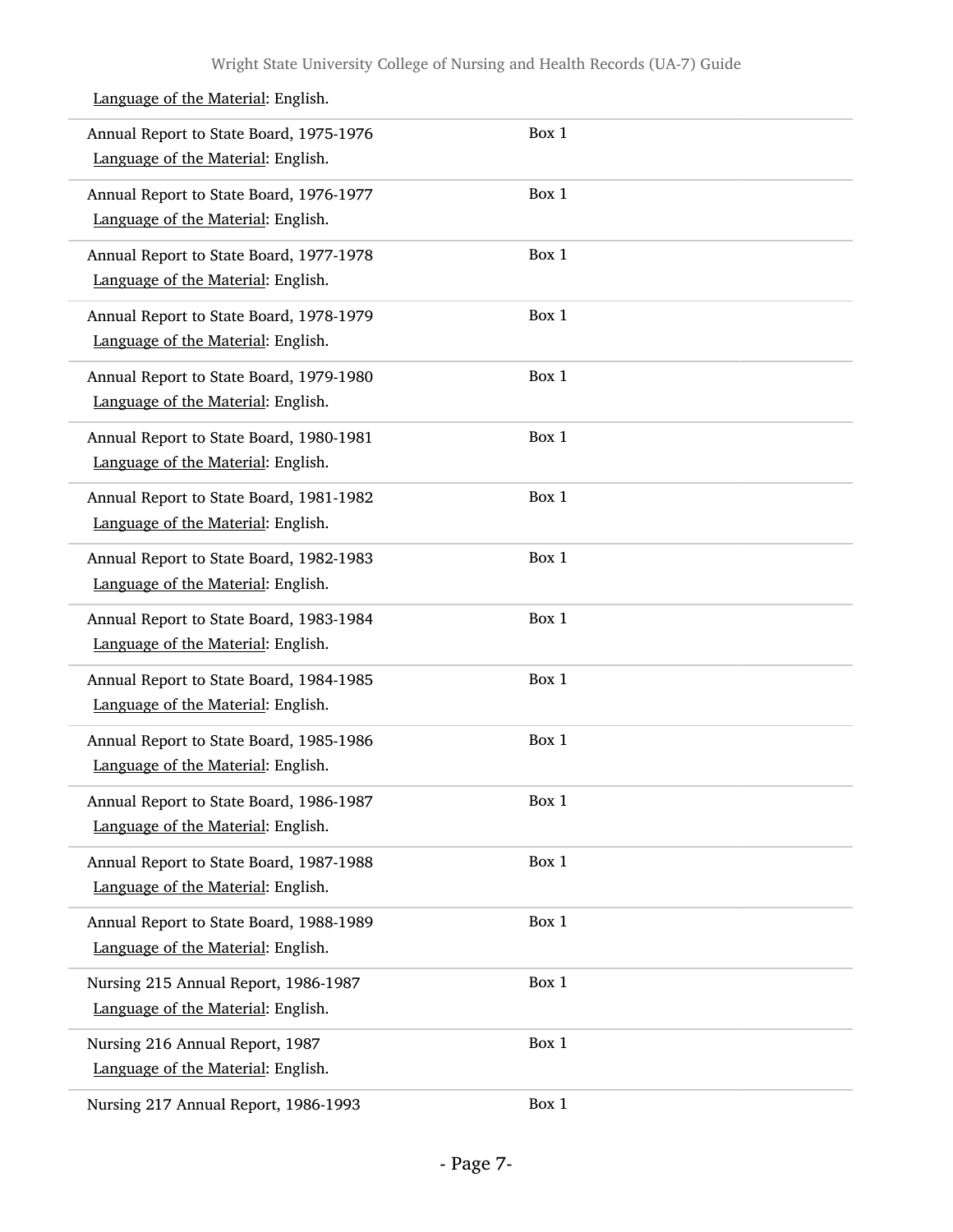| Nursing 304 Annual Report, 1986-1987<br>Language of the Material: English. | Box 1 |  |
|----------------------------------------------------------------------------|-------|--|
| Nursing 308 Annual Report, 1987<br>Language of the Material: English.      | Box 1 |  |
| Nursing 309 Annual Report, 1987<br>Language of the Material: English.      | Box 1 |  |
| Nursing 310 Annual Report, 1987 July<br>Language of the Material: English. | Box 1 |  |
| Nursing 312 Annual Report, 1986-1987<br>Language of the Material: English. | Box 1 |  |
| Nursing 313 Annual Report, 1991<br>Language of the Material: English.      | Box 1 |  |
| Nursing 413 Annual Report, 1986<br>Language of the Material: English.      | Box 1 |  |
| Nursing 414 Annual Report, 1987<br>Language of the Material: English.      | Box 1 |  |
| Nursing 498 Annual Report, 1987<br>Language of the Material: English.      | Box 1 |  |
| Nursing 701 Annual Report, 1986 Fall<br>Language of the Material: English. | Box 1 |  |
| Nursing 702 Annual Report, 1987<br>Language of the Material: English.      | Box 1 |  |
| Nursing 713 Annual Report, Undated<br>Language of the Material: English.   | Box 1 |  |
| Nursing 705 Annual Report, 1986-1987<br>Language of the Material: English. | Box 1 |  |
| Nursing 707 Annual Report, Fall 1986<br>Language of the Material: English. | Box 1 |  |
| Nursing 709 Annual Report, 1987<br>Language of the Material: English.      | Box 1 |  |
| Nursing 711 Annual Report, 1987<br>Language of the Material: English.      | Box 1 |  |
| Nursing 732 Annual Report, 1987                                            | Box 1 |  |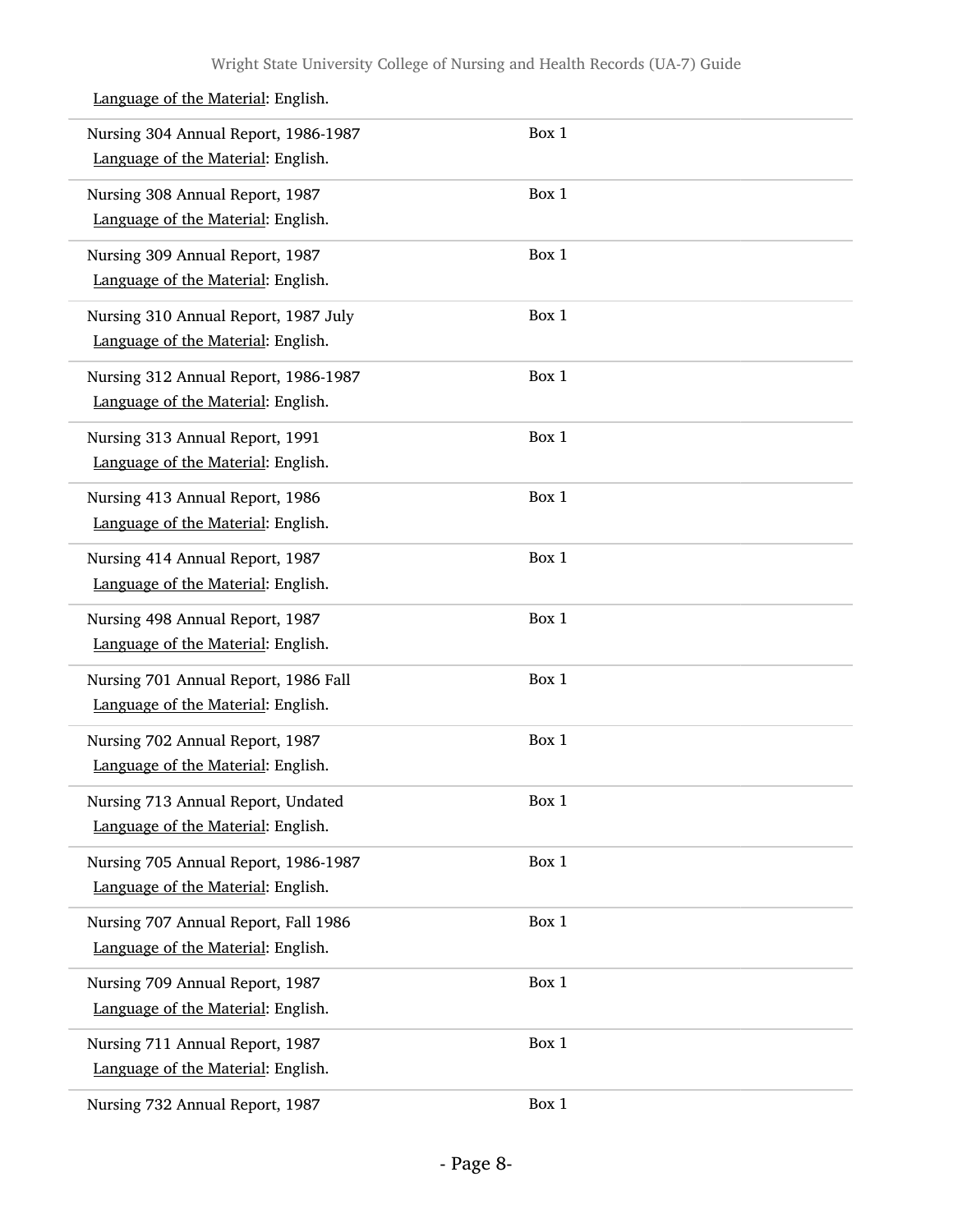| Nursing 781 Annual Report, 1986-1987<br>Language of the Material: English.                      | Box 1 |
|-------------------------------------------------------------------------------------------------|-------|
| Salary/Job Placement Reports, 1975-1980<br>Language of the Material: English.                   | Box 1 |
| NCLEX Summary Profiles, 1989-1990<br>Language of the Material: English.                         | Box 1 |
| Self-Evaluation Report to Nation League for Nursing, 1976<br>Language of the Material: English. | Box 1 |
| Appendices to the Self-Evaluation Report, 1979 Sep.<br>Language of the Material: English.       | Box 1 |
| Resolutions, 1979-1980; Undated<br>Language of the Material: English.                           | Box 1 |
| Staffing Plan/Report, 1979<br>Language of the Material: English.                                | Box 1 |
| Course Reports, 1992 Winter/Spring<br>Language of the Material: English.                        | Box 1 |
| Course Reports, 1992 Summer/Fall<br>Language of the Material: English.                          | Box 1 |
| Course Reports, 1993 Winter/Spring<br>Language of the Material: English.                        | Box 1 |
| Course Reports, 1993 Summer/Fall<br>Language of the Material: English.                          | Box 1 |
| Course Reports, 1994 Winter/Spring<br>Language of the Material: English.                        | Box 1 |
| Course Reports, 1994 Summer/Fall<br>Language of the Material: English.                          | Box 1 |
| Course Reports, 1995 Winter/Spring<br>Language of the Material: English.                        | Box 1 |
| Course Reports, 1995 Summer/Fall<br>Language of the Material: English.                          | Box 1 |
| Course Reports, 1996 Winter/Spring<br>Language of the Material: English.                        | Box 1 |
| Course Reports, 1996 Summer/Fall                                                                | Box 1 |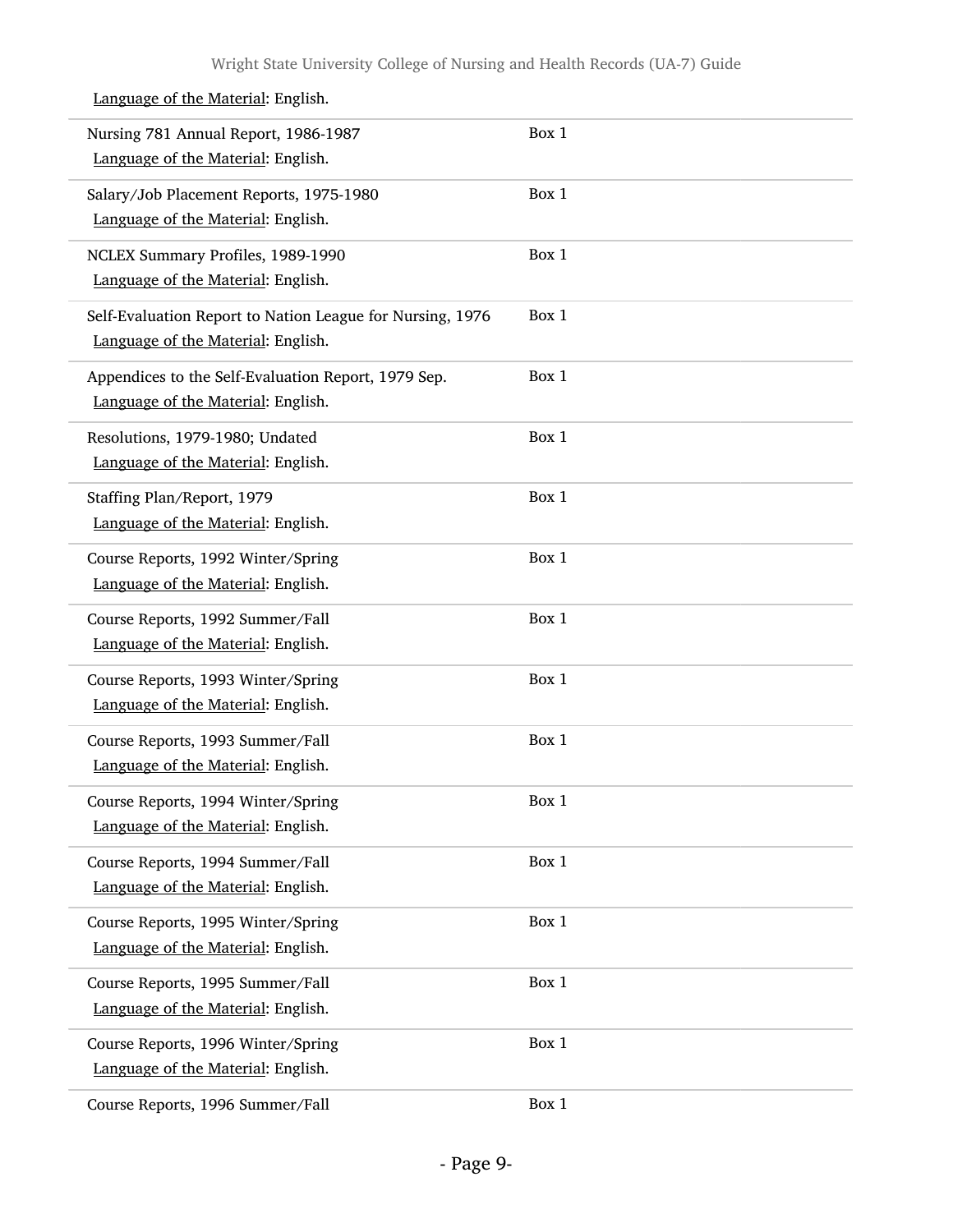| Course Reports, 1997<br>Language of the Material: English.                                  | Box 1 |
|---------------------------------------------------------------------------------------------|-------|
| Course Reports, 1997 Summer<br>Language of the Material: English.                           | Box 1 |
| Course Reports, 1997 Fall<br>Language of the Material: English.                             | Box 1 |
| Course Reports, 1998 Winter/Spring<br>Language of the Material: English.                    | Box 1 |
| Course Reports, 1998 Summer/Fall<br>Language of the Material: English.                      | Box 1 |
| Course Reports, 1999 Winter/Spring<br>Language of the Material: English.                    | Box 1 |
| Course Reports, 1999 Summer/Fall<br>Language of the Material: English.                      | Box 1 |
| Course Reports, 2000<br>Language of the Material: English.                                  | Box 1 |
| Joint Coordinating Committee Annual Report, 1987-1988<br>Language of the Material: English. | Box 2 |
| Joint Coordinating Committee Annual Report, 1988-1989<br>Language of the Material: English. | Box 2 |
| Joint Coordinating Committee Annual Report, 1989-1990<br>Language of the Material: English. | Box 2 |
| Joint Coordinating Committee Annual Report, 1990-1991<br>Language of the Material: English. | Box 2 |
| SON Committee Reports, 1982-1985<br>Language of the Material: English.                      | Box 2 |
| Nursing Accreditation Self-Study Report, 2004<br>Language of the Material: English.         | Box 2 |

^ [Return to Table of Contents](#page-1-0)

## <span id="page-9-0"></span>Series 2: Proposals and Evaluations, 1967-2000

Language of the Material: English.

Title/Description Instances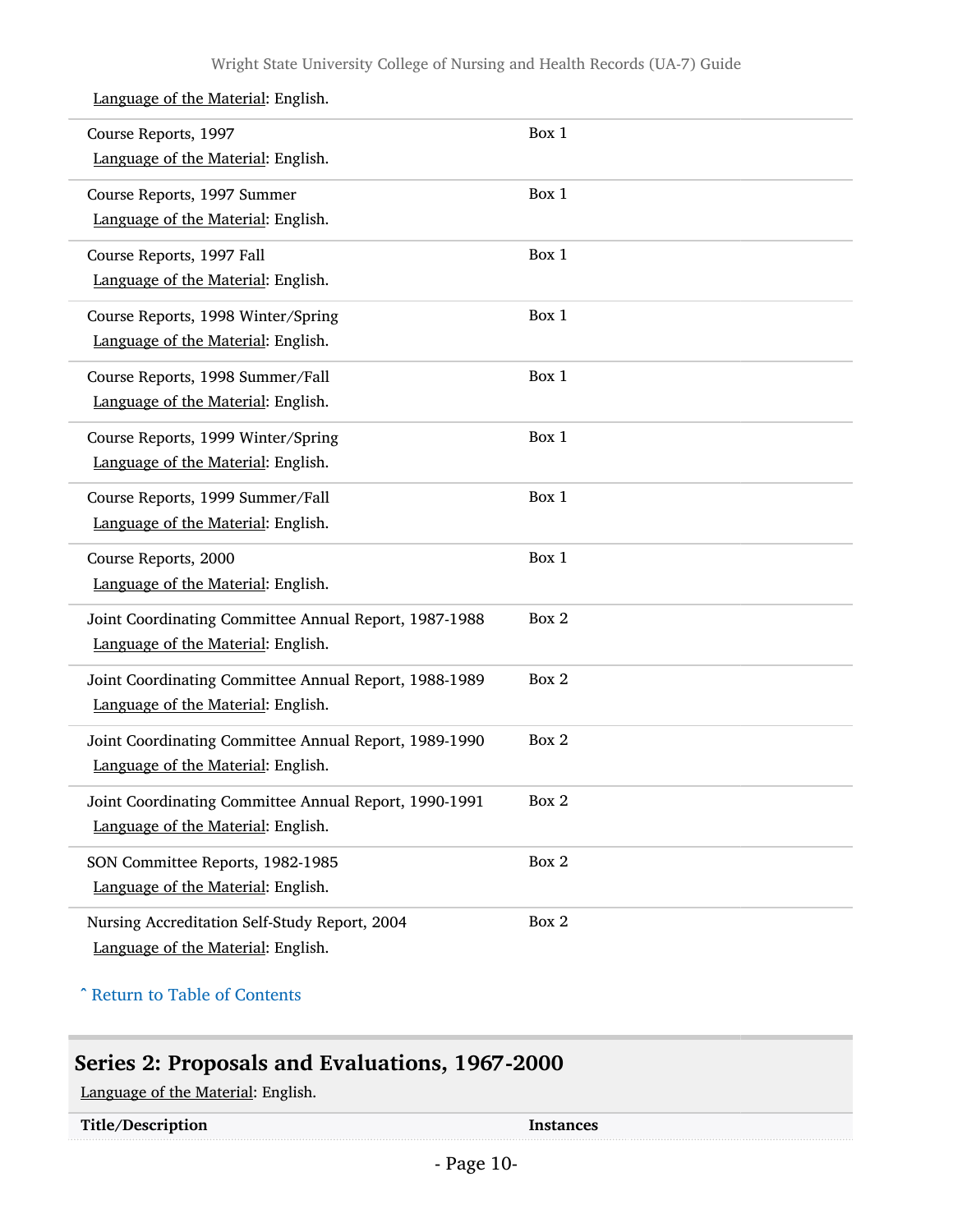| Western Ohio League of Nursing Letters, 1968-1969<br>Language of the Material: English.                                                    | Box 2 |
|--------------------------------------------------------------------------------------------------------------------------------------------|-------|
| WOLN Continuing Education Meeting Minutes, 1968-1971                                                                                       | Box 2 |
| Language of the Material: English.                                                                                                         |       |
| Summary of Activities of WOLN & District 10 in<br>establishing local BSN Program, 1967-1968                                                | Box 2 |
| Language of the Material: English.                                                                                                         |       |
| Proposal to Establish SON at WSU, 1970-1971                                                                                                | Box 2 |
| Language of the Material: English.                                                                                                         |       |
| Proposal to Ohio Board of Regents to Establish SON &<br>bachelor of Science Program in Nursing at WSU, 1970                                | Box 2 |
| Language of the Material: English.                                                                                                         |       |
| State of Ohio Board of Nursing Education and Nurse<br>Registration: Application for Approval of School of<br>Professional Nursing, Undated | Box 2 |
| Language of the Material: English.                                                                                                         |       |
| WSU Construction Grant Proposal for SON, 1975                                                                                              | Box 2 |
| Language of the Material: English.                                                                                                         |       |
| Construction Grant Proposal, 1975                                                                                                          | Box 2 |
| Language of the Material: English.                                                                                                         |       |
| Master of Science Degree Proposal, Undated                                                                                                 | Box 2 |
| Language of the Material: English.                                                                                                         |       |
| School of Nursing Graduate Program Proposal, 1976 Aug                                                                                      | Box 2 |
| Language of the Material: English.                                                                                                         |       |
| Program Evaluation, 1993 Spring                                                                                                            | Box 2 |
| Language of the Material: English.                                                                                                         |       |
| Program Evaluation, 1993 Dec.                                                                                                              | Box 2 |
| Language of the Material: English.                                                                                                         |       |
| Program Evaluation, 1994 Spring                                                                                                            | Box 2 |
| Language of the Material: English.                                                                                                         |       |
| Program Evaluation, 1994 Dec.                                                                                                              | Box 2 |
| Language of the Material: English.                                                                                                         |       |
| Program Evaluation, 1995 June                                                                                                              | Box 2 |
| Language of the Material: English.                                                                                                         |       |
| Program Evaluation, 1995 Dec.                                                                                                              | Box 2 |
|                                                                                                                                            |       |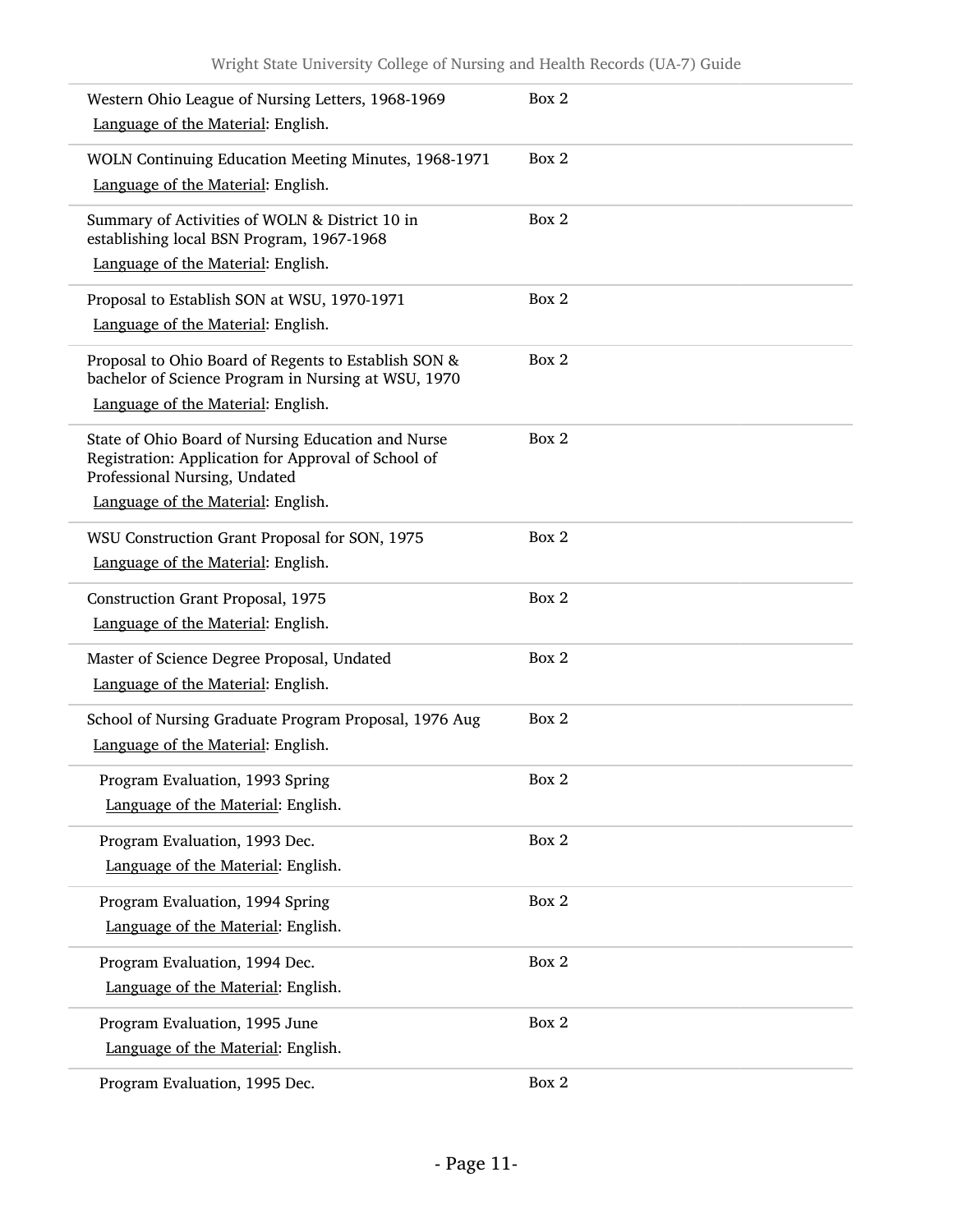#### Program Evaluation, 1996 June Language of the Material: English. Box 2 Program Evaluation, 1996 Dec. Language of the Material: English. Box 2 Program Evaluation, 1997 June Language of the Material: English. Box 2 Program Evaluation NUR 408, 1998 June Language of the Material: English. Box 2 Program Evaluation, 1997 Dec. Language of the Material: English. Box 2 Graduate Program Evaluation, 1998 June Language of the Material: English. Box 2 RN's Program Evaluation, 1998 June Language of the Material: English. Box 2 Program Evaluation NUR 408, 1998 June Language of the Material: English. Box 2 Program Evaluation, 1998 Dec. Language of the Material: English. Box 2 Program Evaluation, 1999 June Language of the Material: English. Box 2 Program Evaluation NUR 424, 1999 Dec. Language of the Material: English. Box 2 Program Evaluation NUR 799, 2000 Spring Language of the Material: English. Box 2 Program Evaluation NUR 425valuation, 2000 Spring Language of the Material: English. Box 2 Program Evaluation NUR 424, 2000 Spring Language of the Material: English. Box 2 Alumni Survey, 1990-1991 Language of the Material: English. Box 2 Alumni Survey, 1991-1993 Language of the Material: English. Box 2 Alumni Survey, 1995 June Box 2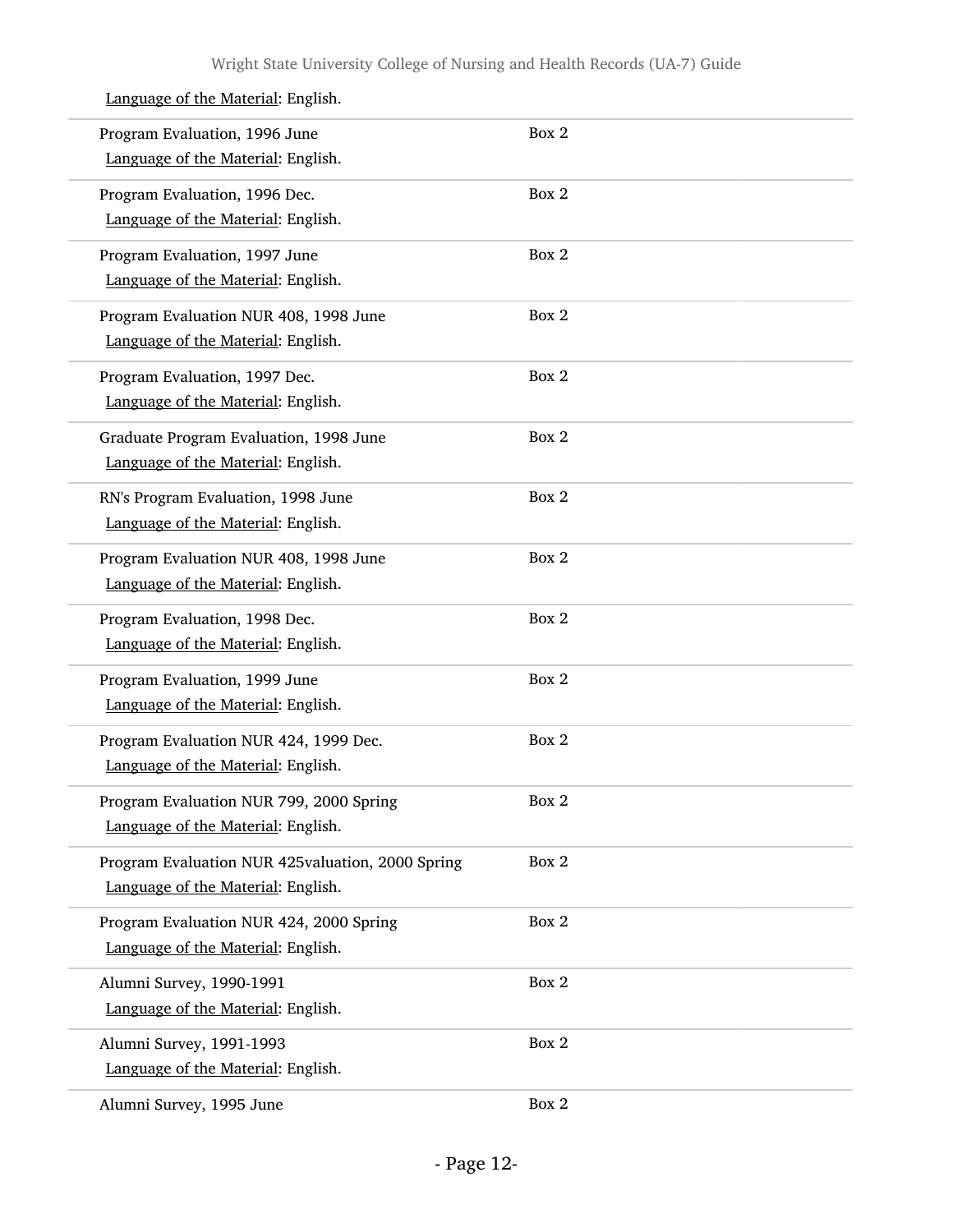| Alumni Survey, 1996 July                                                                   | Box 2 |
|--------------------------------------------------------------------------------------------|-------|
| Language of the Material: English.                                                         |       |
| Alumni Survey, 1997 June                                                                   | Box 2 |
| Language of the Material: English.                                                         |       |
| Alumni Survey, 1998 June                                                                   | Box 2 |
| Language of the Material: English.                                                         |       |
| Alumni Survey, 1999 June                                                                   | Box 2 |
| Language of the Material: English.                                                         |       |
| Alumni Survey, 2000 Sep.                                                                   | Box 2 |
| Language of the Material: English.                                                         |       |
| Historic: SON Philosophy, 1991; Undated                                                    | Box 2 |
| Language of the Material: English.                                                         |       |
| Nursing functions, standards, and qualifications, 1972,<br>1977, 1981                      | Box 2 |
| Language of the Material: English.                                                         |       |
| Draft of SON Strategic Priorities, Undated                                                 | Box 2 |
| Language of the Material: English.                                                         |       |
| Position Paper on School of Nursing & WSU, 1980                                            | Box 2 |
| Language of the Material: English.                                                         |       |
| President Kegerreis' Announcement of New Nursing<br>Program, 1980 Jan. 4,                  | Box 2 |
| Language of the Material: English.                                                         |       |
| Correspondence, 1978-1980, 2008                                                            | Box 2 |
| Language of the Material: English.                                                         |       |
| Retention Schedule, 2010                                                                   | Box 2 |
| Language of the Material: English.                                                         |       |
| Proposal for a Graduate Program in Rehabilitation/<br>Community Health Nursing, 1977 April | Box 2 |
| Language of the Material: English.                                                         |       |
| Program Evaluation, 1993 Spring                                                            | Box 2 |
| Language of the Material: English.                                                         |       |
| Program Evaluation, 1993 Dec.                                                              | Box 2 |
| Language of the Material: English.                                                         |       |
| Program Evaluation, 1994 Spring                                                            | Box 2 |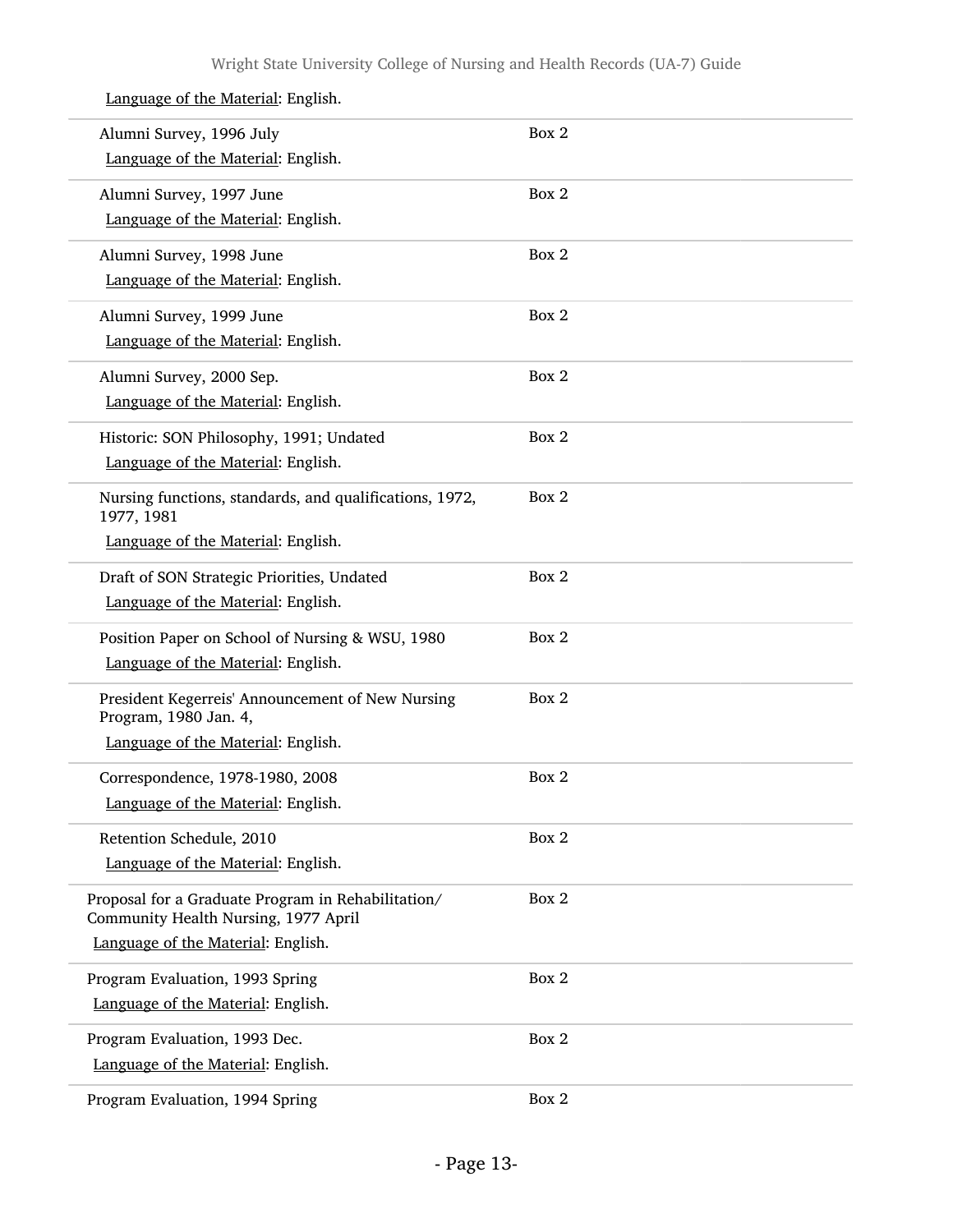#### Language of the Material: English. Program Evaluation, 1994 Dec. Language of the Material: English. Box 2 Program Evaluation, 1995 June Language of the Material: English. Box 2 Program Evaluation, 1995 Dec. Language of the Material: English. Box 2 Program Evaluation, 1996 June Language of the Material: English. Box 2 Program Evaluation, 1997 June Language of the Material: English. Box 2 Program Evaluation NUR 408, 1997 Dec Language of the Material: English. Box 2 Graduate Program Evaluation, 1998 June Language of the Material: English. Box 2 RN's Program Evaluation, 1998 June Language of the Material: English. Box 2 Program Evaluation NUR 408, 1998 June Language of the Material: English. Box 2 Program Evaluation, 1998 Dec. Language of the Material: English. Box 2 Program Evaluation, 1999 June Language of the Material: English. Box 2 Program Evaluation NUR 424, 1999 Dec. Language of the Material: English. Box 2 Program Evaluation NUR 799, 2000 Spring Language of the Material: English. Box 2 Program Evaluation NUR 425, 2000 Spring Language of the Material: English. Box 2 Program Evaluation NUR 424, 2000 Spring Language of the Material: English. Box 2 Alumni Survey, 1990-1991 Language of the Material: English. Box 3 Alumni Survey, 1991-1993 Box 3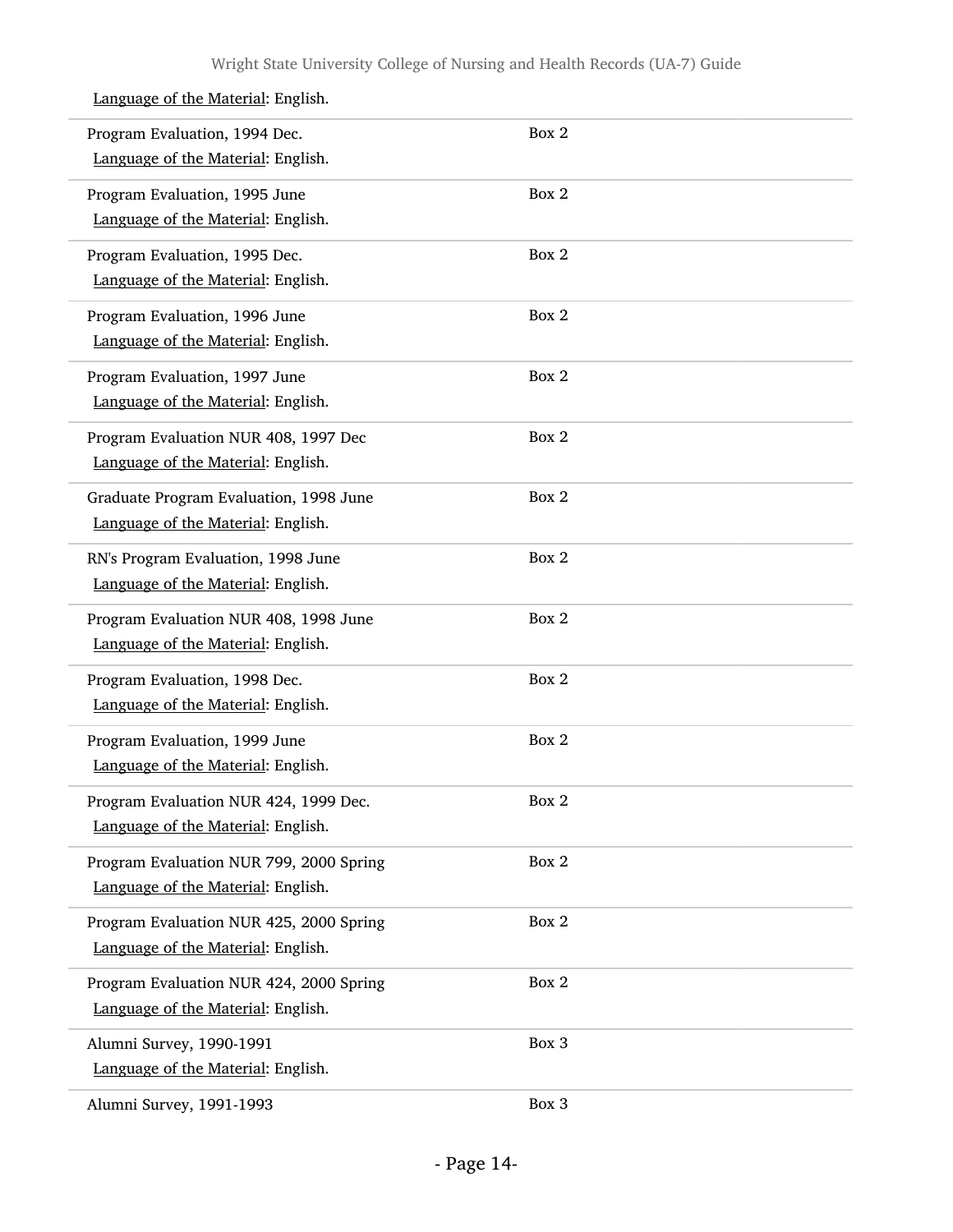| Alumni Survey, 1995 June<br>Language of the Material: English. | Box 3 |
|----------------------------------------------------------------|-------|
| Alumni Survey, 1996 July<br>Language of the Material: English. | Box 3 |
|                                                                |       |
| Alumni Survey, 1997 June<br>Language of the Material: English. | Box 3 |
| Alumni Survey, 1998 June<br>Language of the Material: English. | Box 3 |
| Alumni Survey, 1999 June<br>Language of the Material: English. | Box 3 |
| Alumni Survey, 2000 Sep.<br>Language of the Material: English. | Box 3 |

## ^ [Return to Table of Contents](#page-1-0)

## <span id="page-14-0"></span>Series 3: History, 1972-2010

| Title/Description                                                                                              | <b>Instances</b> |
|----------------------------------------------------------------------------------------------------------------|------------------|
| SON Philosophy, 1991, Undated<br>Language of the Material: English.                                            | Box 3            |
| Nursing functions, standards, and qualifications, 1972,<br>1977, 1981<br>Language of the Material: English.    | Box 3            |
| Draft of SON Strategic Priorities, Undated<br>Language of the Material: English.                               | Box 3            |
| Position Paper on School of Nursing & WSU, 1980<br>Language of the Material: English.                          | Box 3            |
| President Kegerreis' Announcement of New Nursing<br>Program, 1980 Jan. 4<br>Language of the Material: English. | Box 3            |
| Planning Task Force- Katherine Eckerle, 1980                                                                   | Box 3            |
| Correspondence, 1978-1980, 2008                                                                                | Box 3            |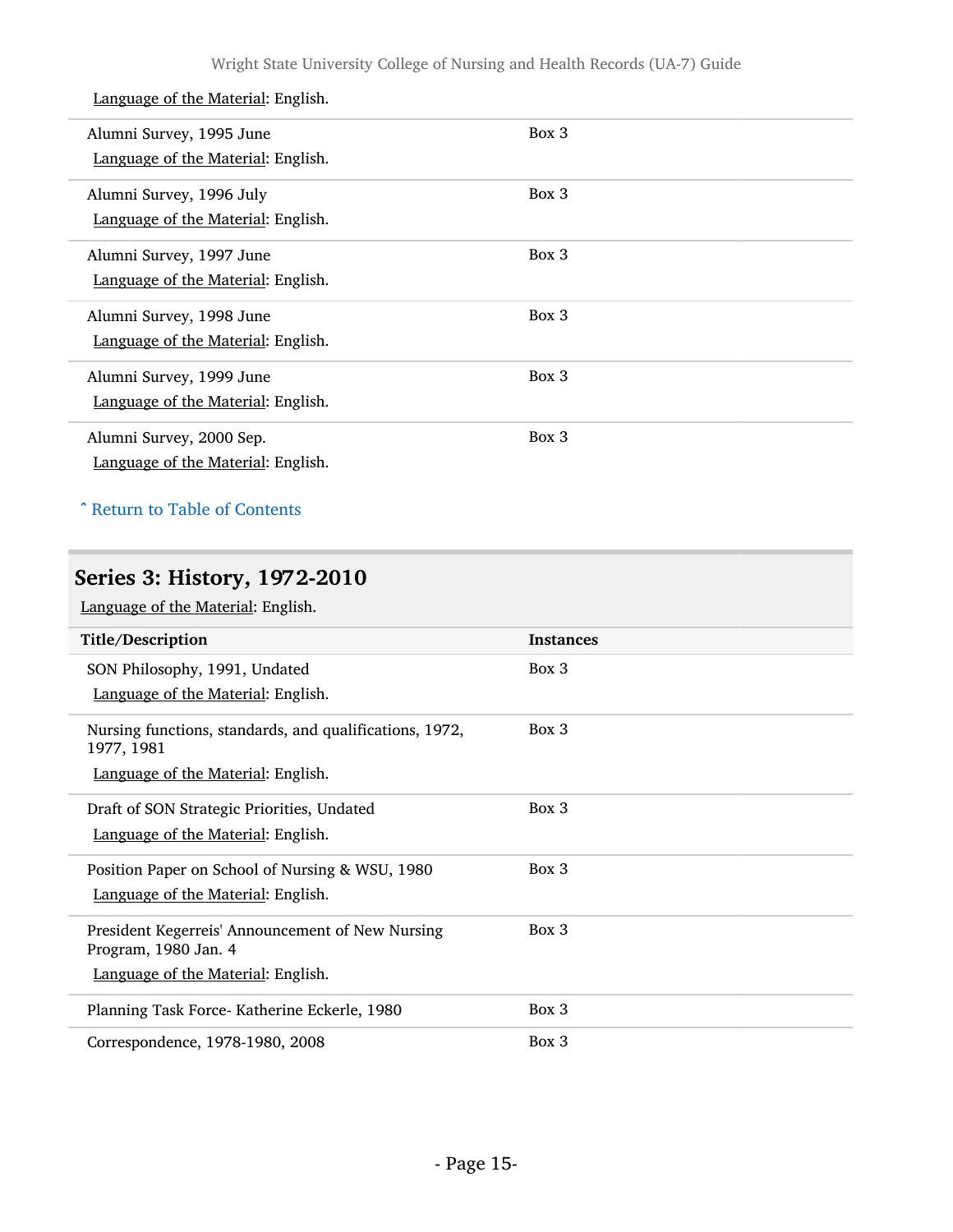### ^ [Return to Table of Contents](#page-1-0)

## <span id="page-15-0"></span>Series 4: Public Relations, 1969-1991, 2001-2010

| Title/Description                                                 | <b>Instances</b> |
|-------------------------------------------------------------------|------------------|
| Newspaper Clipping, 1969                                          | Box 3            |
| Language of the Material: English.                                |                  |
| Newspaper Clippings, 1971-1973                                    | Box 3            |
| Language of the Material: English.                                |                  |
| Newspaper Clippings, 1976-1977                                    | Box 3            |
| Language of the Material: English.                                |                  |
| Newspaper Clippings, 1978-1979                                    | Box 3            |
| Language of the Material: English.                                |                  |
| Newspaper Clippings, 1980                                         | Box 3            |
| Language of the Material: English.                                |                  |
| Newspaper Clippings, 1981-1984                                    | Box 3            |
| Language of the Material: English.                                |                  |
| Newspaper Clippings, 1985                                         | Box 3            |
| Language of the Material: English.                                |                  |
| Newspaper Clippings, 1986-1989                                    | Box 3            |
| Language of the Material: English.                                |                  |
| Newspaper Clippings, 1990-1991                                    | Box 3            |
| Language of the Material: English.                                |                  |
| Advertisement, Undated                                            | Box 3            |
| Language of the Material: English.                                |                  |
| Correspondence, 1978-1980, 2008                                   | Box 3            |
| Language of the Material: English.                                |                  |
| Brochures, Undated                                                | Box 3            |
| Language of the Material: English.                                |                  |
| Newsletters- Center for Nursing and Health Research,<br>1999-2001 | Box 3            |
| Newsletters "Nursing the Wright Way", 1977-1978                   | Box 3            |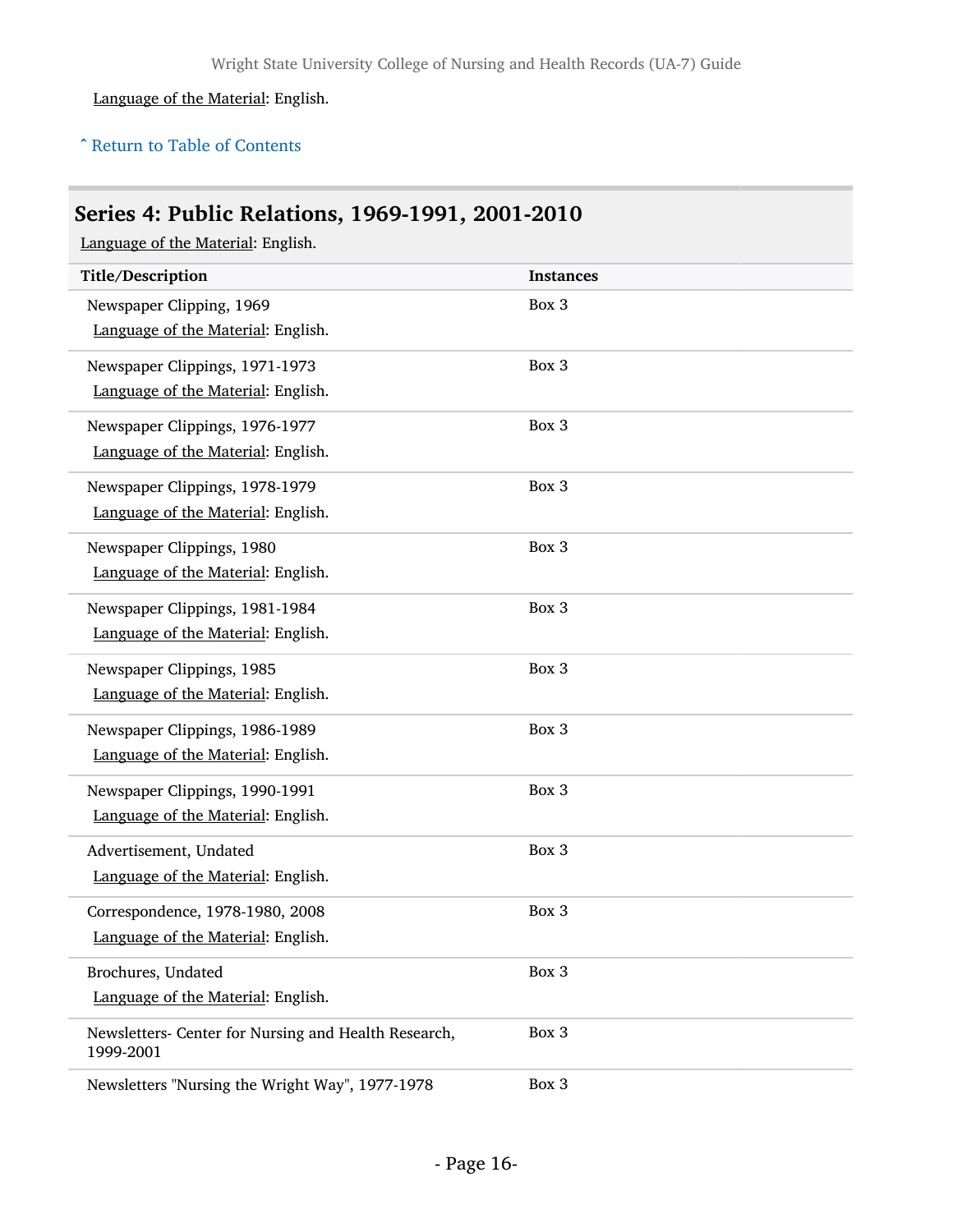| Newsletters "Nursing the Wright Way", 1979-1982<br>Language of the Material: English. | Box 3 |
|---------------------------------------------------------------------------------------|-------|
| Alumni Association Newsletter, 1976-1980, 1987<br>Language of the Material: English.  | Box 3 |
| Events: 30th Anniversary Celebration, 2004 May 21                                     | Box 3 |
| Events-Cameos for Caring, 2001-2002<br>Language of the Material: English.             | Box 3 |
| Events-Cameos for Caring, 2003-2004<br>Language of the Material: English.             | Box 3 |
| Events-Cameos for Caring, 2005-2006<br>Language of the Material: English.             | Box 3 |
| Events-Cameos for Caring, 2007-2008<br>Language of the Material: English.             | Box 3 |
| Events-Cameos for Caring, 2009-2010<br>Language of the Material: English.             | Box 3 |
| Miscellaneous Audio recordings, Undated<br>Language of the Material: English.         | Box 3 |

### ^ [Return to Table of Contents](#page-1-0)

## <span id="page-16-0"></span>Series 5: Faculty Committees & Meeting Minutes, 1974-2014

| Title/Description                                    | <b>Instances</b> |
|------------------------------------------------------|------------------|
| School of Nursing Faculty, 1985, Undated             | Box 3            |
| Faculty Evaluation, Undated                          | Box 3            |
| Curriculum Handbook, 1995-1996, 2002                 | Box 3            |
| Faculty Handbook, 1990                               | Box 3            |
| Faculty Team Meetings, 1975-1976                     | Box 3            |
| Faculty Team Meetings, 1976-1977                     | Box 3            |
| Faculty Meeting 200 Series Minutes, 1974             | Box 3            |
| Faculty Organization Committee Meeting Minutes, 1975 | Box 3            |
| Faculty Organization Committee Meeting Minutes, 1976 | Box 3            |
| Faculty Organization Committee Meeting Minutes, 1976 | Box 3            |
| Faculty Organization Committee Meeting Minutes, 1977 | Box 3            |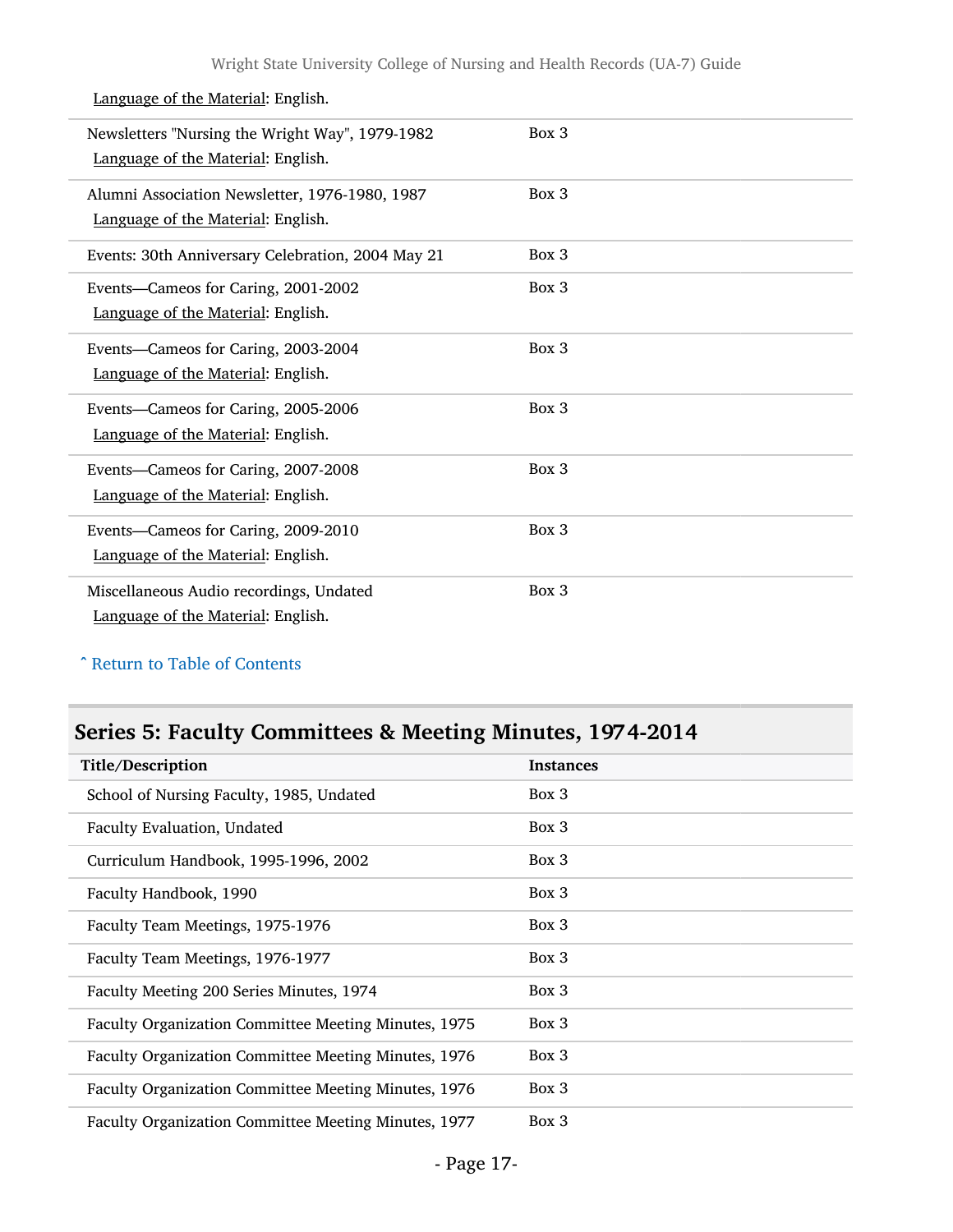| Faculty Organization Committee Meeting Minutes,<br>1977-1978 | Box 3 |
|--------------------------------------------------------------|-------|
| Faculty Organization Committee Meeting Minutes, 1978         | Box 3 |
| Faculty Organization Committee Meeting Minutes, 1979         | Box 4 |
| Faculty Organization Committee Meeting Minutes, 1980         | Box 4 |
| Faculty Organization Committee Meeting Minutes, 1981         | Box 4 |
| Faculty Organization Committee Meeting Minutes, 1982         | Box 4 |
| Faculty Organization Committee Meeting Minutes, 1983         | Box 4 |
| Faculty Organization Committee Meeting Minutes, 1984         | Box 4 |
| Faculty Organization Committee Meeting Minutes, 1985         | Box 4 |
| Faculty Organization Committee Meeting Minutes, 1986         | Box 4 |
| Faculty Organization Committee Meeting Minutes, 1987         | Box 4 |
| Faculty Organization Committee Meeting Minutes, 1988         | Box 4 |
| Faculty Organization Committee Meeting Minutes, 1989         | Box 4 |
| Faculty Organization Committee Meeting Minutes, 1990         | Box 4 |
| Faculty Organization Committee Meeting Minutes, 1991         | Box 4 |
| Faculty Organization Committee Meeting Minutes, 1992         | Box 4 |
| Faculty Affairs, 1981-1983                                   | Box 4 |
| Faculty Affairs, 1984-1985                                   | Box 4 |
| Faculty Affairs, 1986-1990                                   | Box 4 |
| Faculty Affairs Committee Minutes, 1973-1975                 | Box 4 |
| Faculty Affairs Committee Minutes, 1975-1976                 | Box 4 |
| Faculty Affairs Committee Minutes, 1977-1978                 | Box 4 |
| Faculty Affairs Committee Minutes, 1977-1978                 | Box 4 |
| Faculty Affairs Committee Minutes, 1979-1984                 | Box 4 |
| Faculty Affairs Committee Minutes, Feb. 1, 1980              | Box 4 |
| Ad Hoc Budget & Goals Minutes, 1976-1980                     | Box 4 |
| Ad Hoc Evaluation-Curriculum & Clinical, 1976                | Box 4 |
| Ad Hoc Graduate Curriculum, 1976-1978                        | Box 4 |
| Ad Hoc Graduate Curriculum, 1978-1991                        | Box 4 |
| Ad Hoc Graduate Curriculum, 1976                             | Box 4 |
| Administrative Council, 1980                                 | Box 4 |
|                                                              |       |

Administrative Council, 1981-1982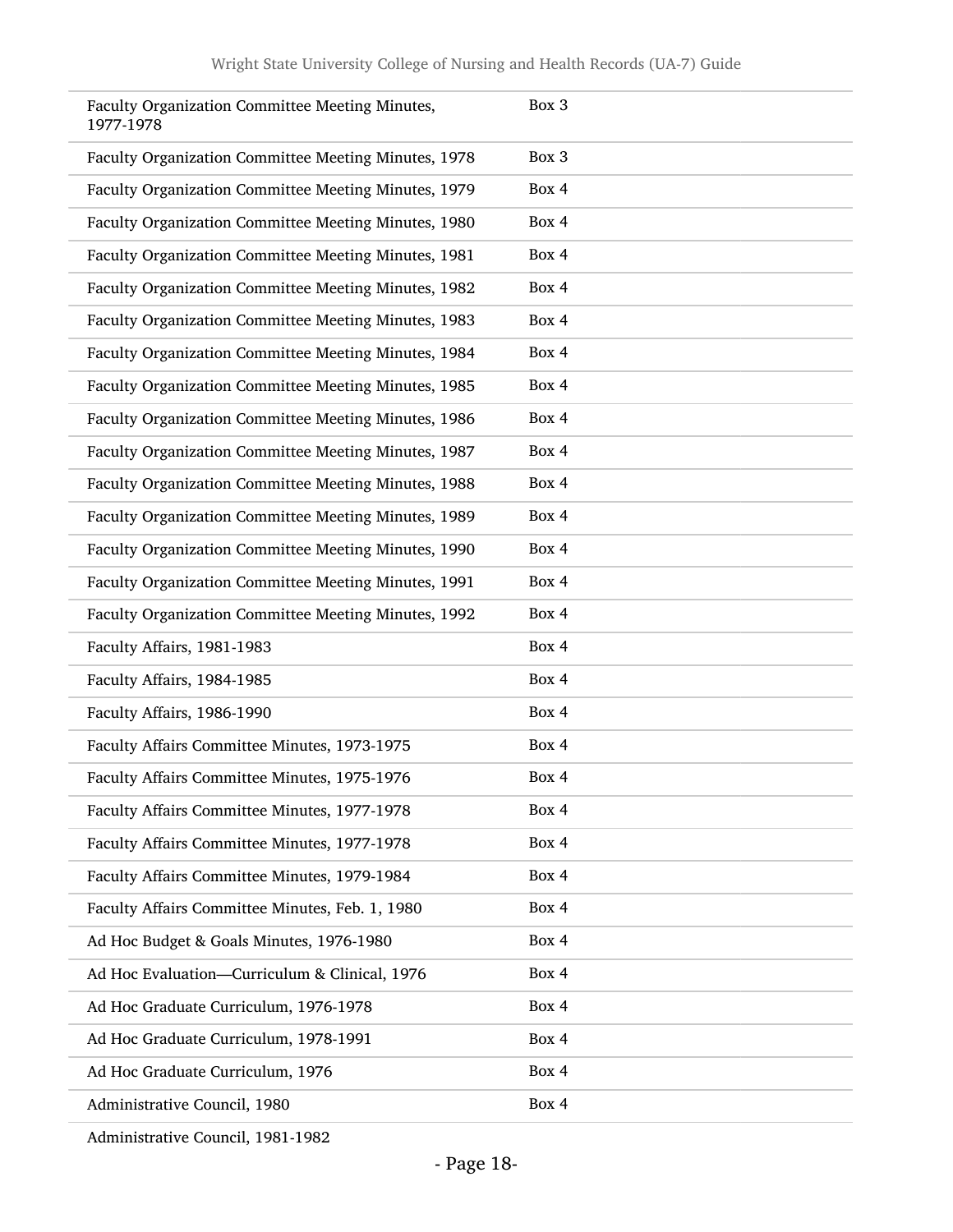|                                                                 | Box 4  |
|-----------------------------------------------------------------|--------|
| Administrative Council, 1983                                    | Box 4  |
| Administrative Council, 1985-1988                               | Box 4  |
| Admissions & Review, 1974-1984                                  | Box 4  |
| Admissions & Review-Undergraduate, 1977-1991                    | Box 4  |
| Continuing Education, 1975-1981                                 | Box 4  |
| Faculty Organization Committee Meeting Minutes,<br>1993-1994 AY | Box 4A |
| Faculty Organization Committee Meeting Minutes,<br>1994-1995 AY | Box 4A |
| Faculty Organization Committee Meeting Minutes,<br>1995-1996 AY | Box 4A |
| Faculty Organization Committee Meeting Minutes,<br>1996-1997 AY | Box 4A |
| Faculty Organization Committee Meeting Minutes,<br>1997-1998 AY | Box 4A |
| Faculty Organization Committee Meeting Minutes,<br>1998-1999 AY | Box 4A |
| Faculty Organization Committee Meeting Minutes,<br>1999-2000 AY | Box 4A |
| Faculty Organization Committee Meeting Minutes,<br>2000-2001 AY | Box 4A |
| Faculty Organization Committee Meeting Minutes,<br>2001-2002 AY | Box 4A |
| Faculty Organization Committee Meeting Minutes,<br>2002-2003 AY | Box 4A |
| Faculty Organization Committee Meeting Minutes,<br>2003-2004 AY | Box 4A |
| Faculty Organization Committee Meeting Minutes,<br>2004-2005 AY | Box 4A |
| Faculty Organization Committee Meeting Minutes,<br>2005-2006 AY | Box 4A |
| Faculty Organization Committee Meeting Minutes,<br>2006-2007 AY | Box 4A |
| Faculty Organization Committee Meeting Minutes,<br>2007-2008 AY | Box 4A |
| Faculty Organization Committee Meeting Minutes,<br>2008-2009 AY | Box 4A |
| Faculty Organization Committee Meeting Minutes,<br>2009-2010 AY | Box 4A |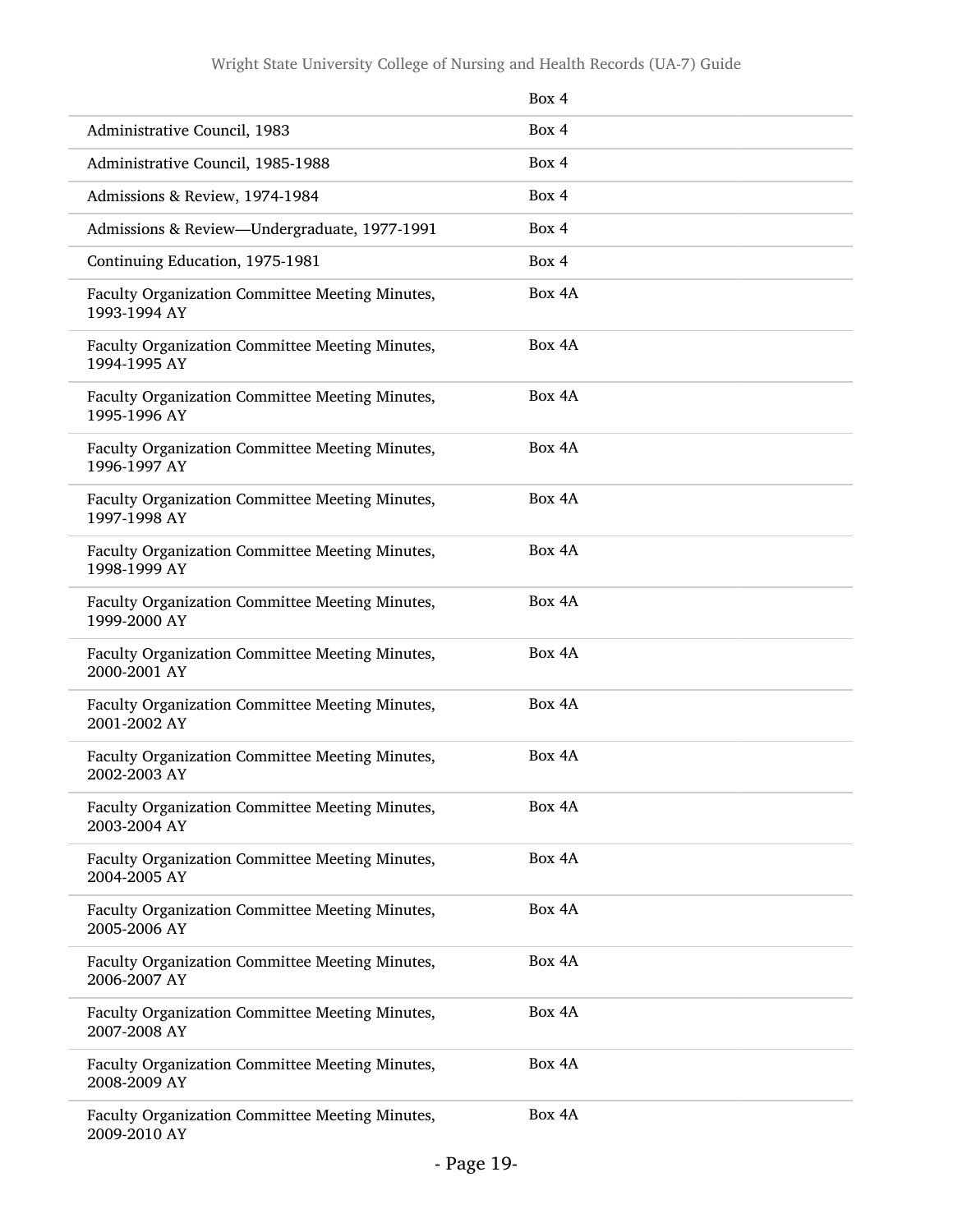| Faculty Organization Committee Meeting Minutes,<br>2010-2011 AY | Box 4A |
|-----------------------------------------------------------------|--------|
| Faculty Organization Committee Meeting Minutes,<br>2011-2012 AY | Box 4A |
| Faculty Organization Committee Meeting Minutes,<br>2012-2013 AY | Box 4A |
| Faculty Affairs committee meeting minutes, 2012-2013 AY         | Box 4B |
| Faculty Affairs committee meeting minutes, 2011-2012 AY         | Box 4B |
| Faculty Affairs committee meeting minutes, 2010-2011 AY         | Box 4B |
| Faculty Affairs committee meeting minutes, 2009-2010 AY         | Box 4B |
| Faculty Affairs committee meeting minutes, 2008-2009 AY         | Box 4B |
| Faculty Affairs committee meeting minutes, 2007-2008 AY         | Box 4B |
| Faculty Affairs committee meeting minutes, 2006-2007 AY         | Box 4B |
| Faculty Affairs committee meeting minutes, 2005-2006 AY         | Box 4B |
| Faculty Affairs committee meeting minutes, 2004-2005 AY         | Box 4B |
| Faculty Affairs committee meeting minutes, 2003-2004 AY         | Box 4B |
| Faculty Affairs committee meeting minutes, 2002-2003 AY         | Box 4B |
| Faculty Affairs committee meeting minutes, 2001-2002 AY         | Box 4B |
| Faculty Affairs committee meeting minutes, 2000-2001 AY         | Box 4B |
| Faculty Affairs committee meeting minutes, 1999-2000 AY         | Box 4B |
| Faculty Affairs committee meeting minutes, 1998-1999 AY         | Box 4B |
| Faculty Affairs committee meeting minutes, 1997-1998 AY         | Box 4B |
| Faculty Affairs committee meeting minutes, 1996-1997 AY         | Box 4B |
| Faculty Affairs committee meeting minutes, 1995-1996 AY         | Box 4B |
| Faculty Affairs committee meeting minutes, 1994-1995 AY         | Box 4B |
| Faculty Affairs committee meeting minutes, 1993-1994 AY         | Box 4B |
| Faculty Forums agendas, 2012-2014                               | Box 4B |
| Faculty Forums agendas, 2009-2010                               | Box 4B |
| Faculty Forums agendas, 2007                                    | Box 4B |
| Faculty Forums agendas, 2003-2004                               | Box 4B |
| Faculty Forums agendas, 2002-2003                               | Box 4B |
| Faculty Forums agendas, 2001-2002                               | Box 4B |
| Faculty Forums agendas, 2000-2001                               | Box 4B |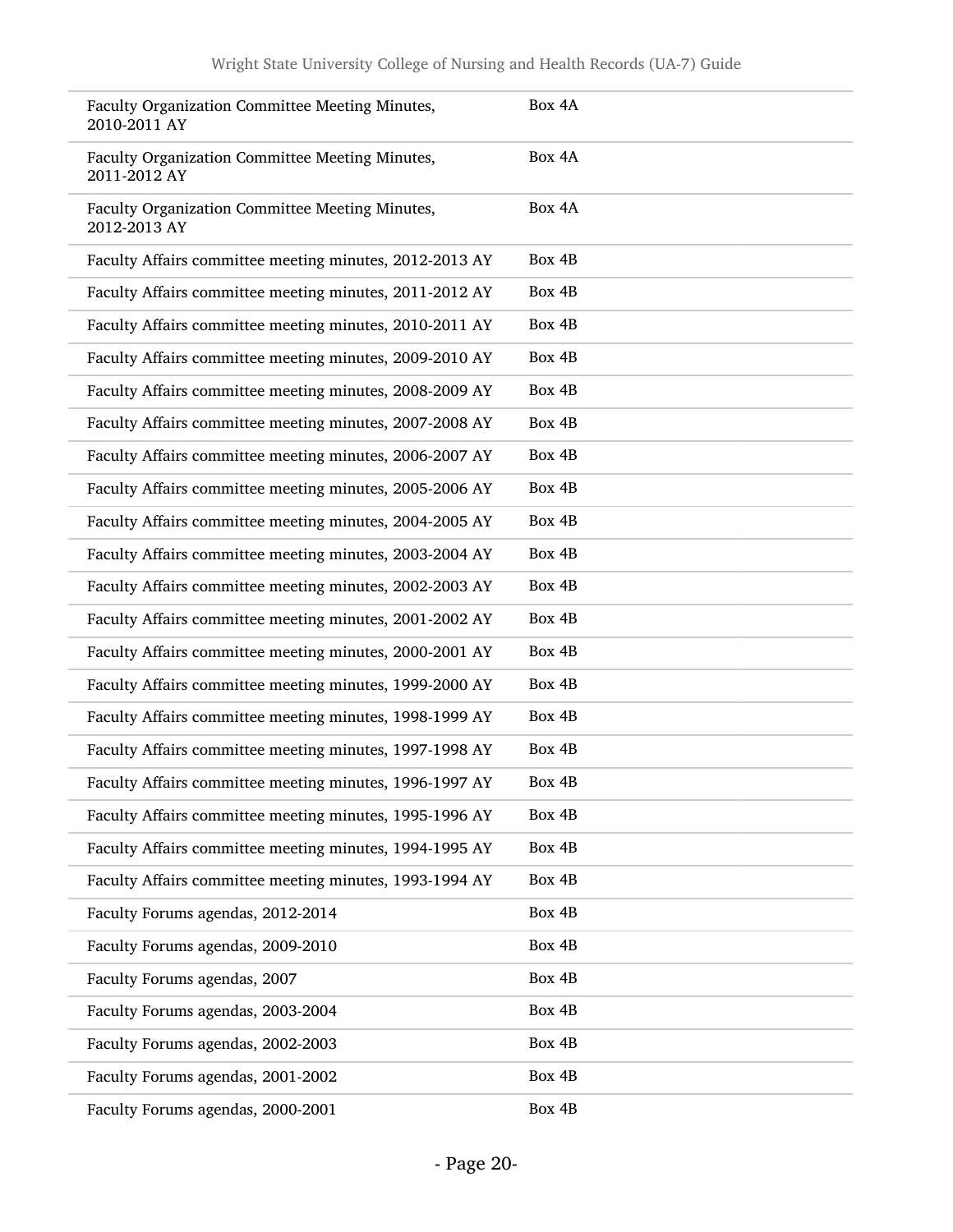| Faculty Forums agendas, 1999-2000                   | Box 4B |
|-----------------------------------------------------|--------|
| Grad directors meeting minutes, 2008-2009           | Box 4B |
| Grad directors meeting minutes, 2007-2008           | Box 4B |
| Grad directors meeting minutes, 2004-2005           | Box 4B |
| Grad directors meeting minutes, 2003-2004           | Box 4B |
| NCLEX Task Force meeting minutes, 1997-1998         | Box 4B |
| Scholarly development meeting minutes, 2000-2001 AY | Box 4B |
| Scholarly development meeting minutes, 1999-2000 AY | Box 4B |
| Scholarly development meeting minutes, 1998-1999 AY | Box 4B |
| Scholarly development meeting minutes, 1997-1998 AY | Box 4B |
| Scholarly development meeting minutes, 1996-1997 AY | Box 4B |
| Scholarly development meeting minutes, 1995-1996 AY | Box 4B |
| Scholarly development meeting minutes, 1994-1995 AY | Box 4B |
| Scholarly development meeting minutes, 1993-1994 AY | Box 4B |
| Team Meetings minutes, 2000                         | Box 4B |
| Team Meetings minutes, 1996-1997 AY                 | Box 4B |
| Team Meetings minutes, 1995-1996 AY                 | Box 4B |
| Team Meetings minutes, 1994-1995 AY                 | Box 4B |
| Team Meetings minutes, 1993-1994 AY                 | Box 4B |
| Curriculum Meeting, 1974-1975                       | Box 5  |
| Curriculum Meeting, 1976                            | Box 5  |
| Curriculum Meeting, 1976                            | Box 5  |
| Curriculum Meeting, 1977                            | Box 5  |
| Curriculum Meeting, 1978                            | Box 5  |
| Curriculum Meeting, 1979                            | Box 5  |
| Curriculum Meeting, 1980                            | Box 5  |
| Curriculum Meeting, 1981                            | Box 5  |
| Curriculum Meeting, 1991                            | Box 5  |
| Curriculum Graduate, 1981                           | Box 5  |
| Curriculum Graduate, 1982                           | Box 5  |
| Curriculum Graduate, 1983                           | Box 5  |
| Curriculum Graduate, 1984-1985                      | Box 5  |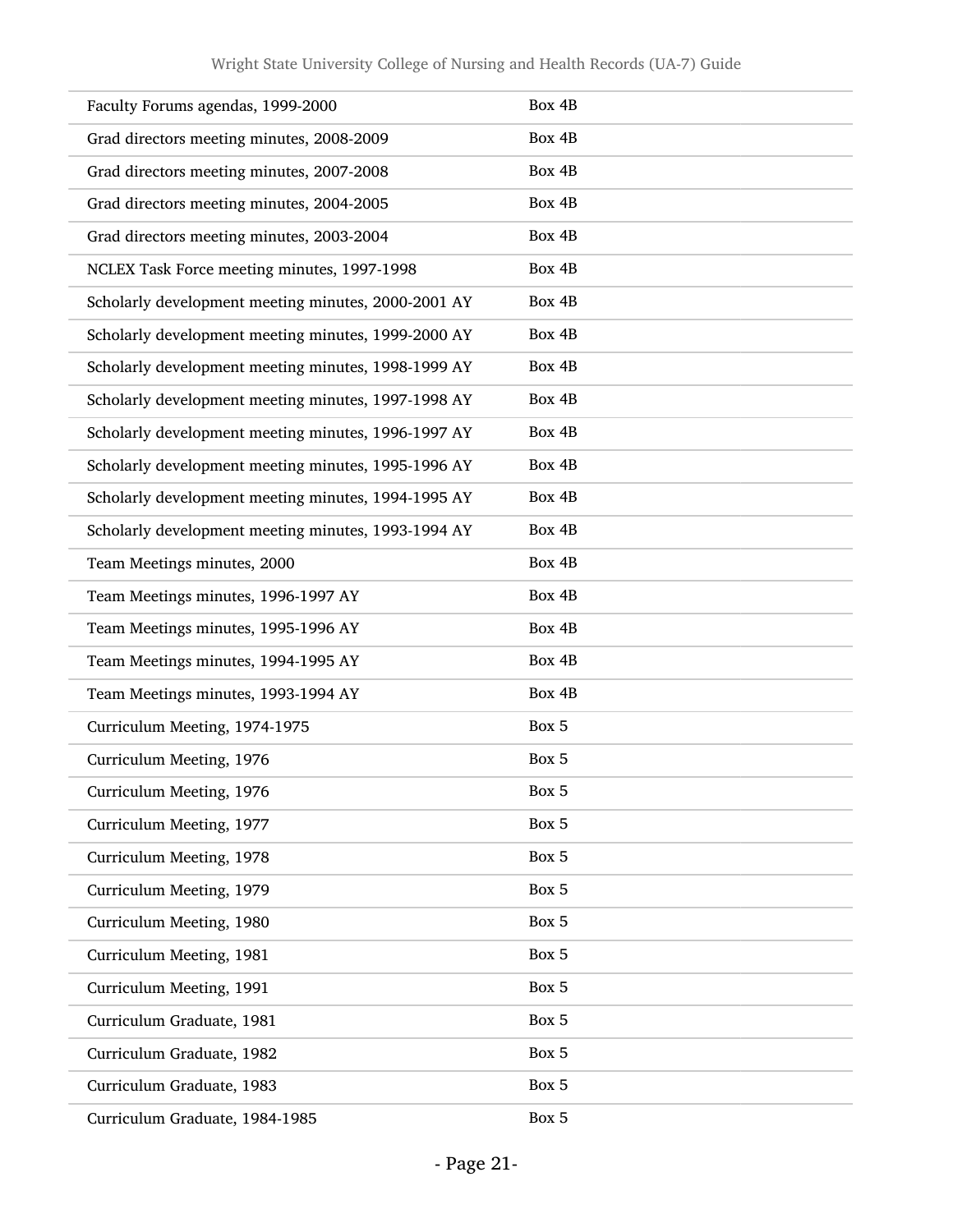| Curriculum Graduate, 1986-1987                            | Box 5  |
|-----------------------------------------------------------|--------|
| Curriculum Graduate, 1988                                 | Box 5  |
| Curriculum Graduate, 1989-1990                            | Box 5  |
| Curriculum Graduate, 1991                                 | Box 5  |
| Curriculum Graduate, 1992                                 | Box 5  |
| Curriculum Graduate, 1993                                 | Box 5  |
| Curriculum-Undergraduate, 1981-1982                       | Box 5  |
| Curriculum-Undergraduate, 1983                            | Box 5  |
| Curriculum-Undergraduate, 1984                            | Box 5  |
| Curriculum-Undergraduate, 1985                            | Box 5  |
| Curriculum-Undergraduate, 1986                            | Box 5  |
| Curriculum-Undergraduate, 1987                            | Box 5  |
| Curriculum-Undergraduate, 1988                            | Box 5  |
| Curriculum-Undergraduate, 1989                            | Box 5  |
| Curriculum-Undergraduate, 1992-1993                       | Box 5  |
| Dean's Team, 1978-1980                                    | Box 5  |
| Evaluation, Program & Curriculum, 1975-1976               | Box 5  |
| Evaluation, Program & Curriculum, 1976-1977               | Box 5  |
| Evaluation, Program & Curriculum, 1977                    | Box 5  |
| Evaluation, Program & Curriculum, 1978-1979               | Box 5  |
| Evaluation, Program & Curriculum, 1986                    | Box 5  |
| Curriculum—Undergraduate meeting minutes, 1993-1994<br>AY | Box 5A |
| Curriculum - Graduate Meeting minutes, 1993-1994 AY       | Box 5A |
| Curriculum—Undergraduate meeting minutes, 1994-1995<br>AY | Box 5A |
| Curriculum - Graduate Meeting minutes, 1994-1995 AY       | Box 5A |
| Curriculum-Undergraduate meeting minutes, 1995-1996<br>AY | Box 5A |
| Curriculum - Graduate Meeting minutes, 1995-1996 AY       | Box 5A |
| Curriculum—Undergraduate meeting minutes, 1996-1997<br>AY | Box 5A |
| Curriculum - Graduate Meeting minutes, 1996-1997 AY       | Box 5A |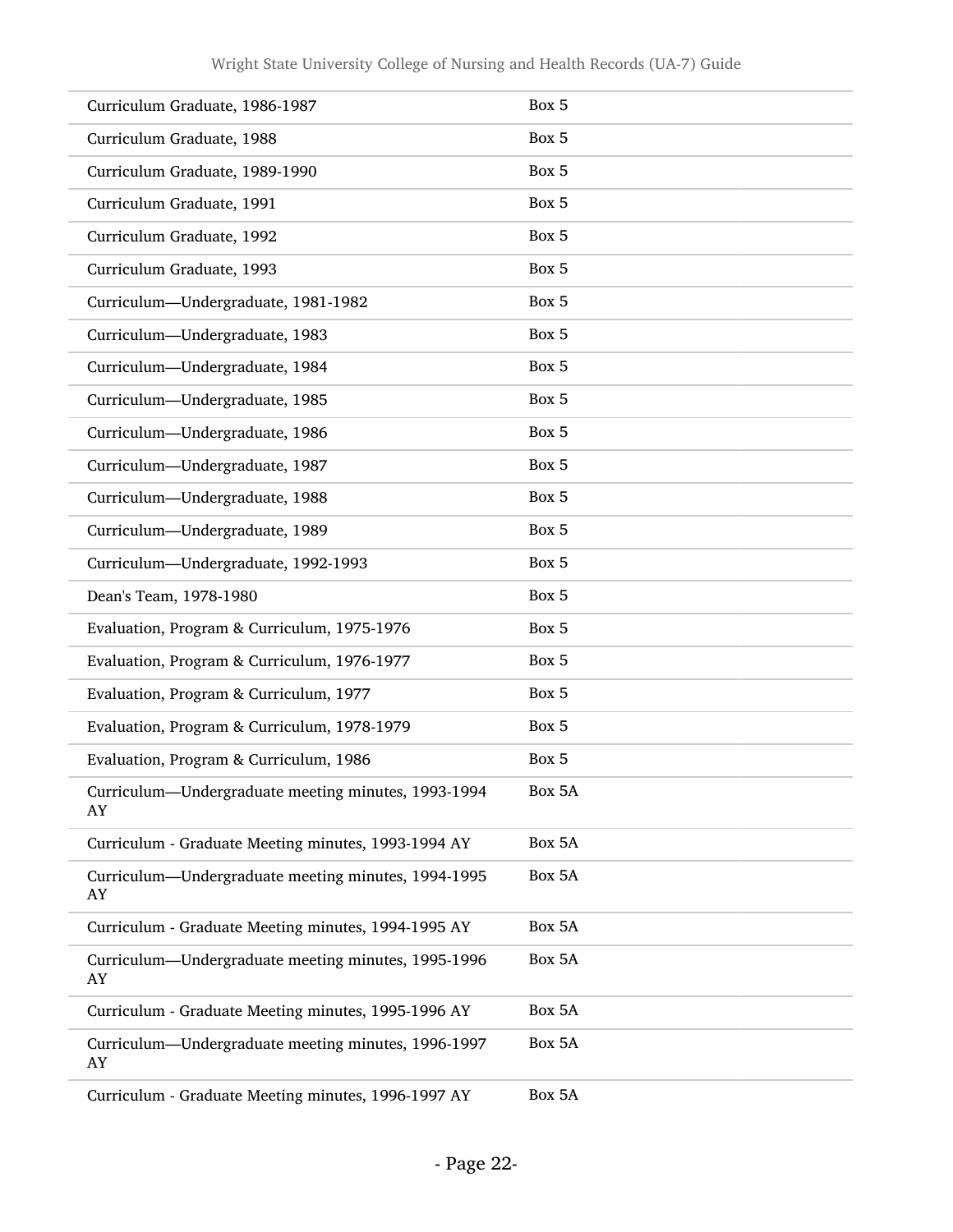| Curriculum—Undergraduate meeting minutes, 1997-1998<br>AY        | Box 5A |
|------------------------------------------------------------------|--------|
| Curriculum - Graduate Meeting minutes, 1997-1998 AY              | Box 5A |
| Curriculum-Undergraduate meeting minutes, 1998-1999<br>AY        | Box 5A |
| Curriculum - Graduate Meeting minutes, 1998-1999 AY              | Box 5A |
| Curriculum—Undergraduate meeting minutes, 1999-2000<br>AY        | Box 5A |
| Curriculum - Graduate Meeting minutes, 1999-2000 AY              | Box 5A |
| Curriculum-Undergraduate meeting minutes, 2000-2001<br>AY        | Box 5A |
| Curriculum meeting minutes - combined Grad & UG,<br>2000-2001 AY | Box 5A |
| Curriculum - Graduate Meeting minutes, 2000-2001 AY              | Box 5A |
| Curriculum meeting minutes - combined Grad & UG,<br>2001-2002 AY | Box 5A |
| Curriculum meeting minutes - combined Grad & UG,<br>2002-2003 AY | Box 5A |
| Curriculum meeting minutes - combined Grad & UG,<br>2003-2004 AY | Box 5A |
| Curriculum meeting minutes - combined Grad & UG,<br>2004-2005 AY | Box 5A |
| Curriculum meeting minutes – combined Grad & UG,<br>2005-2006 AY | Box 5A |
| Curriculum-Undergraduate meeting minutes, 2006-2007<br>AY        | Box 5A |
| Curriculum - Graduate Meeting minutes, 2006-2007 AY              | Box 5A |
| Curriculum-Undergraduate meeting minutes, 2007-2008<br>AY        | Box 5A |
| Curriculum - Graduate Meeting minutes, 2007-2008 AY              | Box 5A |
| Curriculum-Undergraduate meeting minutes, 2008-2009<br>AY        | Box 5A |
| Curriculum - Graduate Meeting minutes, 2008-2009 AY              | Box 5A |
| Curriculum-Undergraduate meeting minutes, 2009-2010<br>AY        | Box 5A |
| Curriculum - Graduate Meeting minutes, 2009-2010 AY              | Box 5A |
| Curriculum-Undergraduate meeting minutes, 2010-2011<br>AY        | Box 5A |

Curriculum - Graduate Meeting minutes, 2010-2011 AY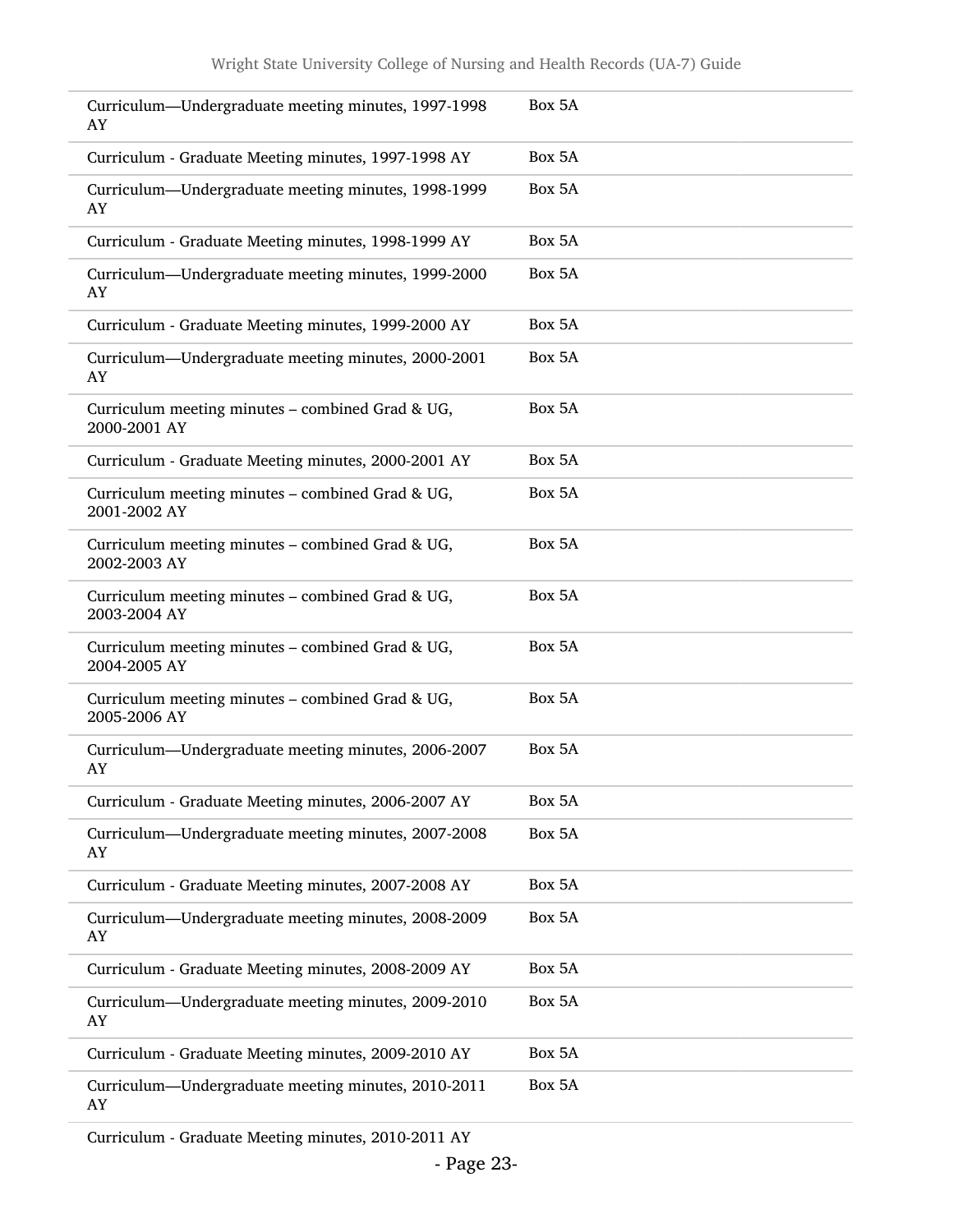|                                                           | Box 5A |
|-----------------------------------------------------------|--------|
| Curriculum-Undergraduate meeting minutes, 2011-2012<br>AY | Box 5A |
| Curriculum - Graduate Meeting minutes, 2011-2012 AY       | Box 5A |
| Curriculum-Undergraduate meeting minutes, 2012-2013<br>AY | Box 5A |
| Curriculum - Graduate Meeting minutes, 2012-2013 AY       | Box 5A |
| Evaluation, Program & Curriculum, 1987                    | Box 6  |
| Evaluation, Program & Curriculum, 1988                    | Box 6  |
| Evaluation, Program & Curriculum, 1988-1991               | Box 6  |
| Executive Committee, 1991-1993                            | Box 6  |
| Evaluation, Grading, 1977-1983                            | Box 6  |
| Evaluation & Summary, 1982-1985                           | Box 6  |
| Graduate Council, 1988-1991                               | Box 6  |
| Graduate Program, 1977-1979                               | Box 6  |
| Graduate Program, 1980-1981                               | Box 6  |
| Honors, 1976-1979                                         | Box 6  |
| Honors, 1980-1989                                         | Box 6  |
| Learning Resource, 1976-1978                              | Box 6  |
| Learning Resource, 1979-1984                              | Box 6  |
| Legislative Committee, 1976-1978                          | Box 6  |
| Mobil Health Unit, 1976-1977                              | Box 6  |
| Mobil Health Unit, 1978-1979                              | Box 6  |
| Mobil Health Unit, Community Advisory Board, 1980-1981    | Box 6  |
| Model Nursing Center, 1979-1980                           | Box 6  |
| Organization-Planning, 1987-1988                          | Box 6  |
| Petitions, Undergraduate (guidelines), 1970-1983          | Box 6  |
| Petitions, Undergraduate, 1978-1983                       | Box 6  |
| Petitions, Undergraduate, 1982-1983                       | Box 6  |
| Petitions, Undergraduate, 1983-1984                       | Box 6  |
| Promotion and Tenure Committee, 1971-1975                 | Box 6  |
| Promotion and Tenure Committee, 1976-1979                 | Box 6  |
| Promotion and Tenure Committee, 1980                      | Box 6  |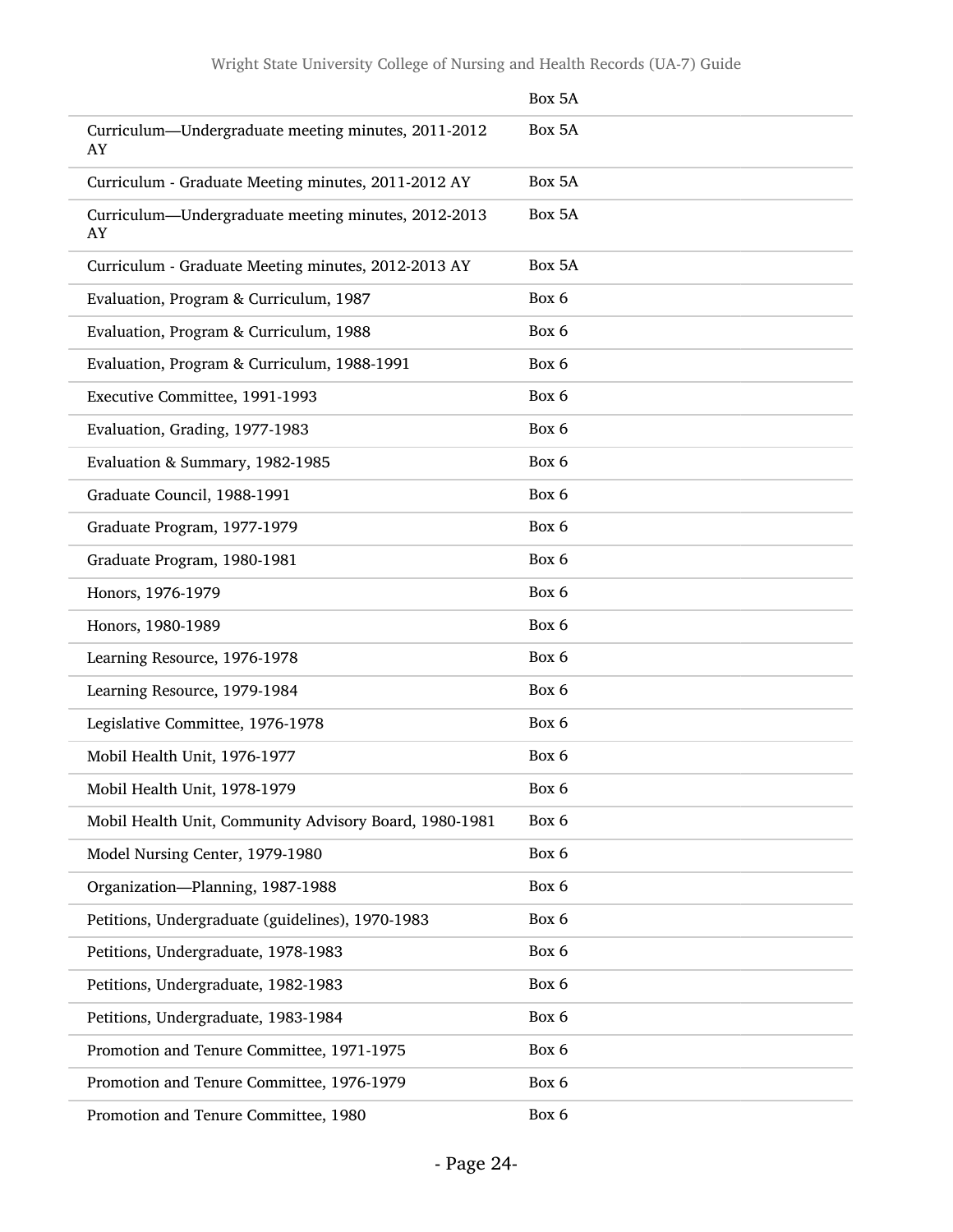| Promotion and Tenure Committee, 1981                                                                                                                | Box 6  |
|-----------------------------------------------------------------------------------------------------------------------------------------------------|--------|
| Promotion and Tenure Committee, 1982                                                                                                                | Box 6  |
| Promotion and Tenure Committee, 1983                                                                                                                | Box 6  |
| Promotion and Tenure Committee, 1984                                                                                                                | Box 6  |
| Promotion and Tenure Committee, 1985                                                                                                                | Box 6  |
| Promotion and Tenure Committee, 1987                                                                                                                | Box 6  |
| Promotion and Tenure Committee, 1988                                                                                                                | Box 6  |
| Promotion and Tenure Committee, 1989                                                                                                                | Box 6  |
| Promotion and Tenure Committee, 1991                                                                                                                | Box 6  |
| Promotion and Tenure Committee, 1992-1993                                                                                                           | Box 6  |
| Promotion and Tenure Committee (misc. reports from other<br>colleges), 1974-1975                                                                    | Box 6  |
| NBUF Committee minutes, 2012-2013 AY                                                                                                                | Box 6A |
| NBUF Committee minutes, 2011-2012 AY                                                                                                                | Box 6A |
| NBUF Committee minutes, 2010-2011 AY                                                                                                                | Box 6A |
| NBUF Committee minutes, 2009-2010 AY                                                                                                                | Box 6A |
| NBUF Committee minutes, 2008-2009 AY                                                                                                                | Box 6A |
| NBUF Committee minutes, 2007-2008 AY                                                                                                                | Box 6A |
| NBUF Committee minutes, 2006-2007 AY                                                                                                                | Box 6A |
| NBUF Committee minutes, 2005-2006 AY                                                                                                                | Box 6A |
| NBUF Committee minutes, 2004-2005 AY                                                                                                                | Box 6A |
| NBUF Committee minutes, 2003-2004 AY                                                                                                                | Box 6A |
| NBUF Committee minutes, 2002-2003 AY                                                                                                                | Box 6A |
| NBUF Committee minutes, 2001-2002 AY                                                                                                                | Box 6A |
| Promotion and Tenure Committee minutes (these are<br>sometimes under Appointment, Promotion & Tenure;<br>Appointment & Annual Review), 2012-2013 AY | Box 6A |
| Promotion & Tenure (etc.) Meeting minutes, 2011-2012 AY                                                                                             | Box 6A |
| Promotion & Tenure (etc.) Meeting minutes, 2010-2011 AY                                                                                             | Box 6A |
| Promotion & Tenure (etc.) Meeting minutes, 2009-2010 AY                                                                                             | Box 6A |
| Promotion & Tenure (etc.) Meeting minutes, 2008-2009 AY                                                                                             | Box 6A |
| Promotion & Tenure (etc.) Meeting minutes, 2007-2008 AY                                                                                             | Box 6A |
| Promotion & Tenure (etc.) Meeting minutes, 2006-2007 AY                                                                                             | Box 6A |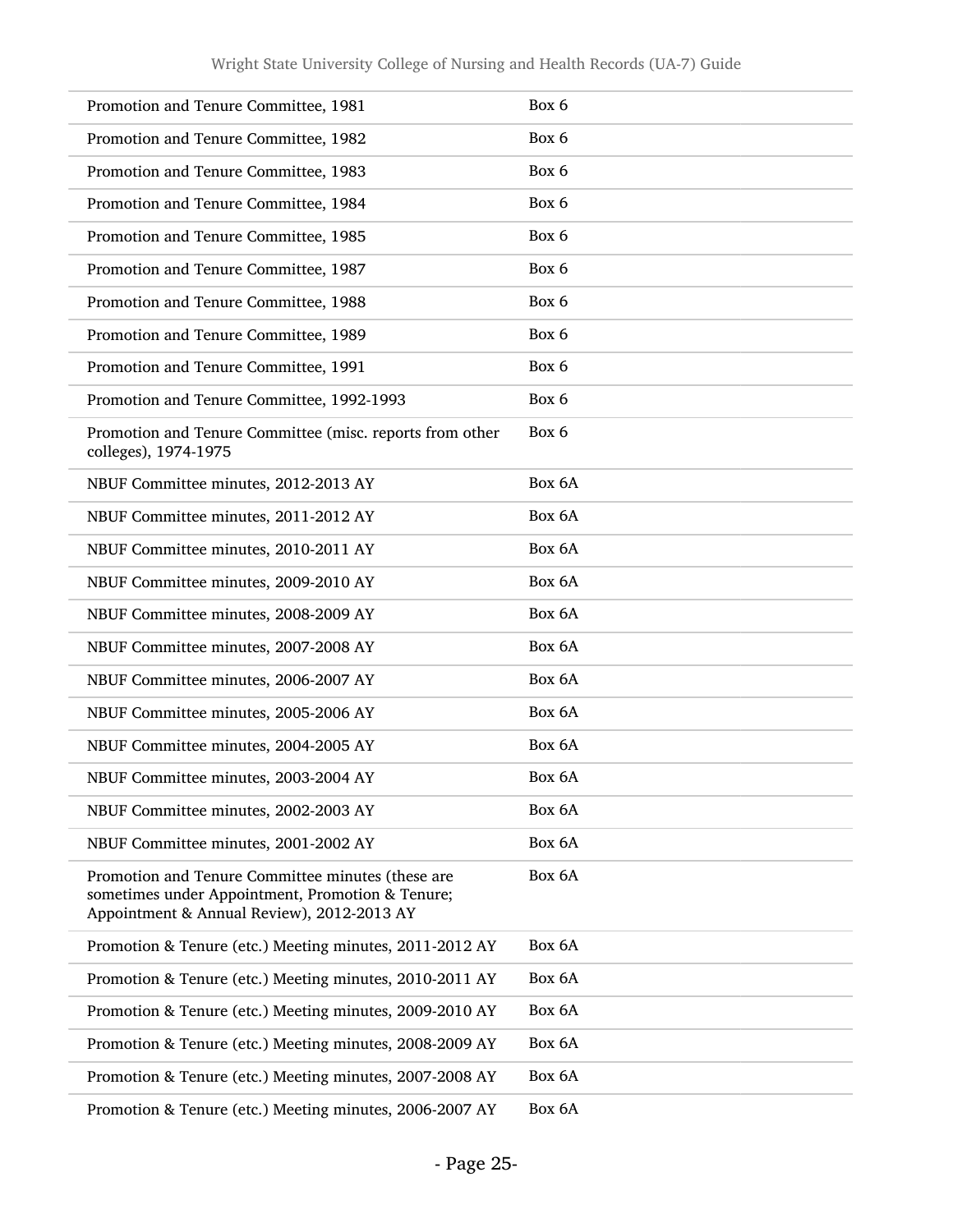| Promotion & Tenure (etc.) Meeting minutes, 2005-2006 AY | Box 6A |
|---------------------------------------------------------|--------|
| Promotion & Tenure (etc.) Meeting minutes, 2004-2005 AY | Box 6A |
| Promotion & Tenure (etc.) Meeting minutes, 2003-2004 AY | Box 6A |
| Promotion & Tenure (etc.) Meeting minutes, 2002-2003 AY | Box 6A |
| Promotion & Tenure (etc.) Meeting minutes, 2001-2002 AY | Box 6A |
| Promotion & Tenure (etc.) Meeting minutes, 2000-2001 AY | Box 6A |
| Promotion & Tenure (etc.) Meeting minutes, 1999-2000 AY | Box 6A |
| Promotion & Tenure (etc.) Meeting minutes, 1998-1999 AY | Box 6A |
| Promotion & Tenure (etc.) Meeting minutes, 1997-1998 AY | Box 6A |
| Promotion & Tenure (etc.) Meeting minutes, 1996-1997 AY | Box 6A |
| Promotion & Tenure (etc.) Meeting minutes, 1995-1996 AY | Box 6A |
| Promotion & Tenure (etc.) Meeting minutes, 1994-1995 AY | Box 6A |
| Promotion & Tenure (etc.) Meeting minutes, 1993-1994 AY | Box 6A |
| Scholarly Development Committee, 1990-1991              | Box 7  |
| Scholarly Development Committee, 1992-1993              | Box 7  |
| Undergraduate Program Committee, 1978-1979              | Box 7  |
| Student Affairs Committee, 1979-1984                    | Box 7  |
| Student Affairs Committee, 1975-1978                    | Box 7  |
| Student Affairs Committee, 1976-1977                    | Box 7  |
| Student Affairs Committee, 1981-1983                    | Box 7  |
| Student Affairs Committee, 1984-1991                    | Box 7  |
| Student Affairs Committee, 1992-1993                    | Box 7  |
| Undergraduate Program, 1978-1980                        | Box 7  |
| Undergraduate Program, 1979-1981                        | Box 7  |
| Research Committee, 1978-1984                           | Box 7  |
| Self-Study Committee, 1979-1980                         | Box 7  |
| Task Force, 1984-1985                                   | Box 7  |
| Legislative Committee, 1977                             | Box 7  |
| Research Committee, 1981-1982                           | Box 7  |
| Research Committee, 1983-1984                           | Box 7  |
| Research Committee, 1985-1986                           | Box 7  |
| Research Committee, 1987-1988                           | Box 7  |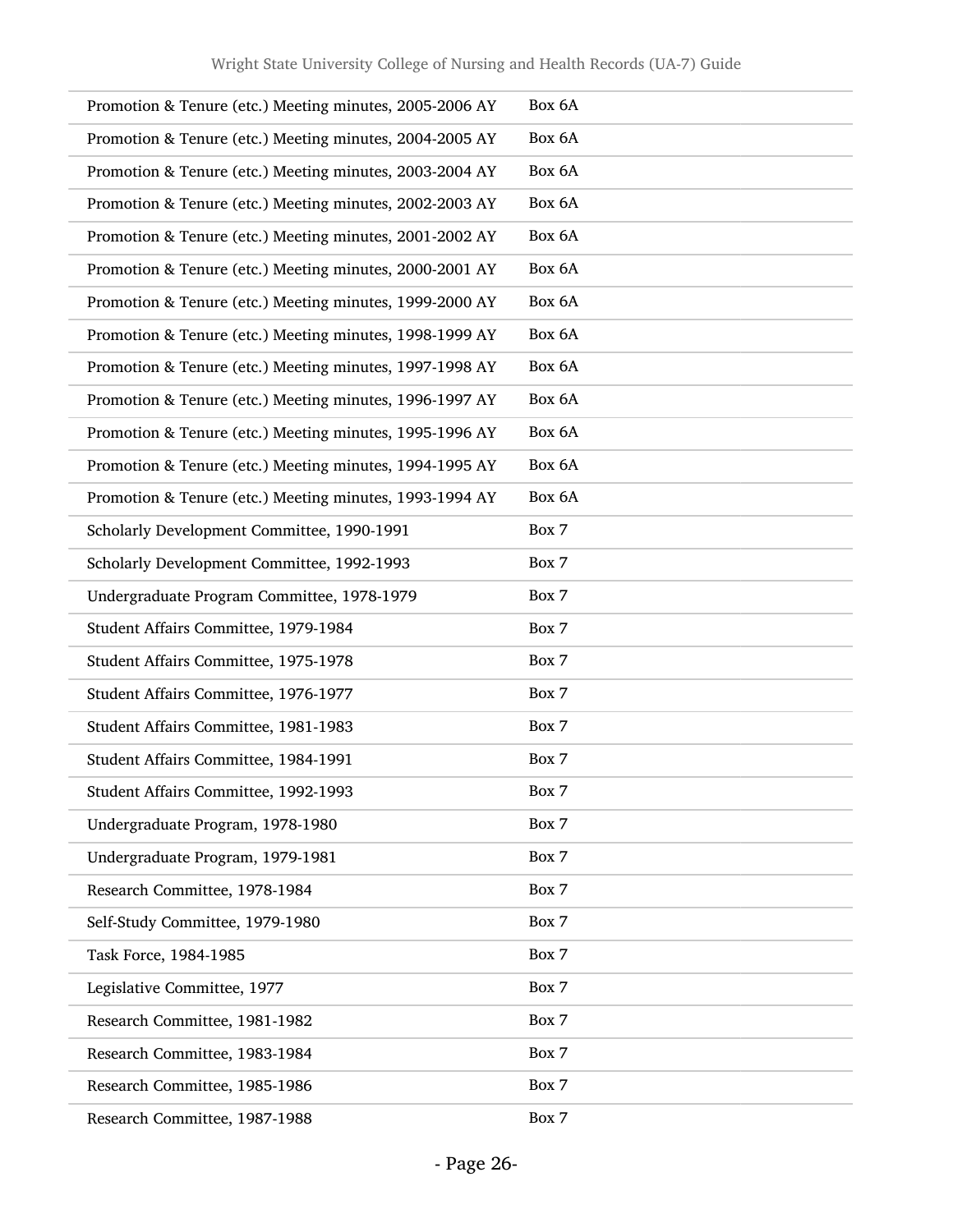| Research Committee, 1989-                        | Box 7  |
|--------------------------------------------------|--------|
| Learning Resources Committee, 1977               | Box 7  |
| Learning Resources Committee, 1981-1982          | Box 7  |
| Learning Resources Committee, 1983               | Box 7  |
| Learning Resources Committee, 1984               | Box 7  |
| Learning Resources Committee, 1985               | Box 7  |
| Merit Raise Committee, 1982-1984                 | Box 7  |
| Continuing Education Committee, 1983-1985        | Box 7  |
| Self-Study Committee, 1984-1986                  | Box 7  |
| Planning Task Force, 1986-1987                   | Box 7  |
| Coordinators Committee, 1986-1993                | Box 7  |
| RN Task Force, 1988-1992                         | Box 7  |
| Practice Related Task Force, 1991                | Box 7  |
| Organizing Framework Task Force, 1991            | Box 7  |
| Academic Computing Committee, 1991-1992          | Box 7  |
| Misc. Papers (Committees), 1987-1988             | Box 7  |
| Special Faculty Meeting, 1980 Feb. 1             | Box 7  |
| Program Assessment meeting minutes, 2012-2013 AY | Box 7A |
| Program Assessment meeting minutes, 2011-2012 AY | Box 7A |
| Program Assessment meeting minutes, 2010-2011 AY | Box 7A |
| Program Assessment meeting minutes, 2009-2010 AY | Box 7A |
| Program Assessment meeting minutes, 2008-2009 AY | Box 7A |
| Program Assessment meeting minutes, 2007-2008 AY | Box 7A |
| Program Assessment meeting minutes, 2006-2007 AY | Box 7A |
| Program Assessment meeting minutes, 2005-2006 AY | Box 7A |
| Program Assessment meeting minutes, 2004-2005 AY | Box 7A |
| Program Assessment meeting minutes, 2003-2004 AY | Box 7A |
| Program Assessment meeting minutes, 2002-2003 AY | Box 7A |
| Program Assessment meeting minutes, 2001-2002 AY | Box 7A |
| Program Assessment meeting minutes, 2000-2001 AY | Box 7A |
| Program Assessment meeting minutes, 1999-2000 AY | Box 7A |
| Program Assessment meeting minutes, 1998-1999 AY | Box 7A |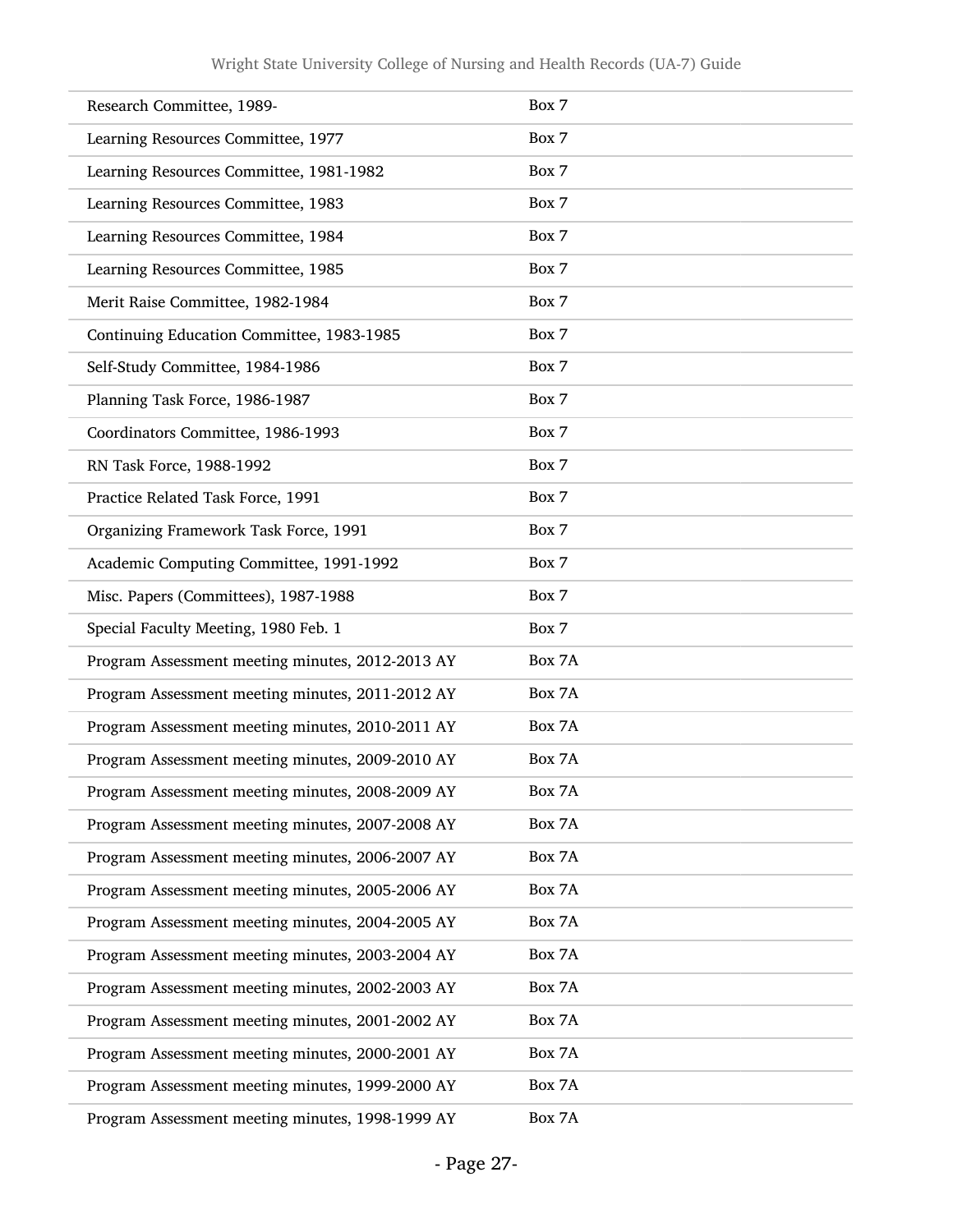| Program Assessment meeting minutes, 1997-1998 AY           | Box 7A |
|------------------------------------------------------------|--------|
| Program Assessment meeting minutes, 1996-1997 AY           | Box 7A |
| Program Assessment meeting minutes, 1995-1996 AY           | Box 7A |
| Program Assessment meeting minutes, 1994-1995 AY           | Box 7A |
| Program Assessment meeting minutes, 1993-1994 AY           | Box 7A |
| Program Evaluation meeting minutes, 2002-2003 AY           | Box 7A |
| RN-BSN ad hoc committee meeting minutes, 2012-2013 AY      | Box 7A |
| RN-BSN advisory committee meeting minutes, 1996-1997<br>AY | Box 7A |
| RN-BSN advisory committee meeting minutes, 1995-1996<br>AY | Box 7A |
| RN-BSN advisory committee meeting minutes, 1994-1995<br>AY | Box 7A |
| RN-BSN advisory committee meeting minutes, 1993-1994<br>AY | Box 7A |
| Staff meeting minutes, 2012-2013 AY                        | Box 7A |
| Staff meeting minutes, 2006-2007 AY                        | Box 7A |
| Staff meeting minutes, 2005-2006 AY                        | Box 7A |
| Staff meeting minutes, 2003-2004 AY                        | Box 7A |
| Staff meeting minutes, 2002-2003 AY                        | Box 7A |
| Staff meeting minutes, 2000-2001 AY                        | Box 7A |
| Staff meeting minutes, 1999-2000 AY                        | Box 7A |
| Staff meeting minutes, 1996-1997 AY                        | Box 7A |
| Student Affairs Committee meeting minutes, 2012-2013 AY    | Box 7A |
| Student Affairs Committee meeting minutes, 2011-2012 AY    | Box 7A |
| Student Affairs Committee meeting minutes, 2010-2011 AY    | Box 7A |
| Student Affairs Committee meeting minutes, 2009-2010 AY    | Box 7A |
| Student Affairs Committee meeting minutes, 2008-2009 AY    | Box 7A |
| Student Affairs Committee meeting minutes, 2007-2008 AY    | Box 7A |
| Student Affairs Committee meeting minutes, 2006-2007 AY    | Box 7A |
| Student Affairs Committee meeting minutes, 2005-2006 AY    | Box 7A |
| Student Affairs Committee meeting minutes, 2004-2005 AY    | Box 7A |
| Student Affairs Committee meeting minutes, 2003-2004 AY    | Box 7A |
| Student Affairs Committee meeting minutes, 2002-2003 AY    | Box 7A |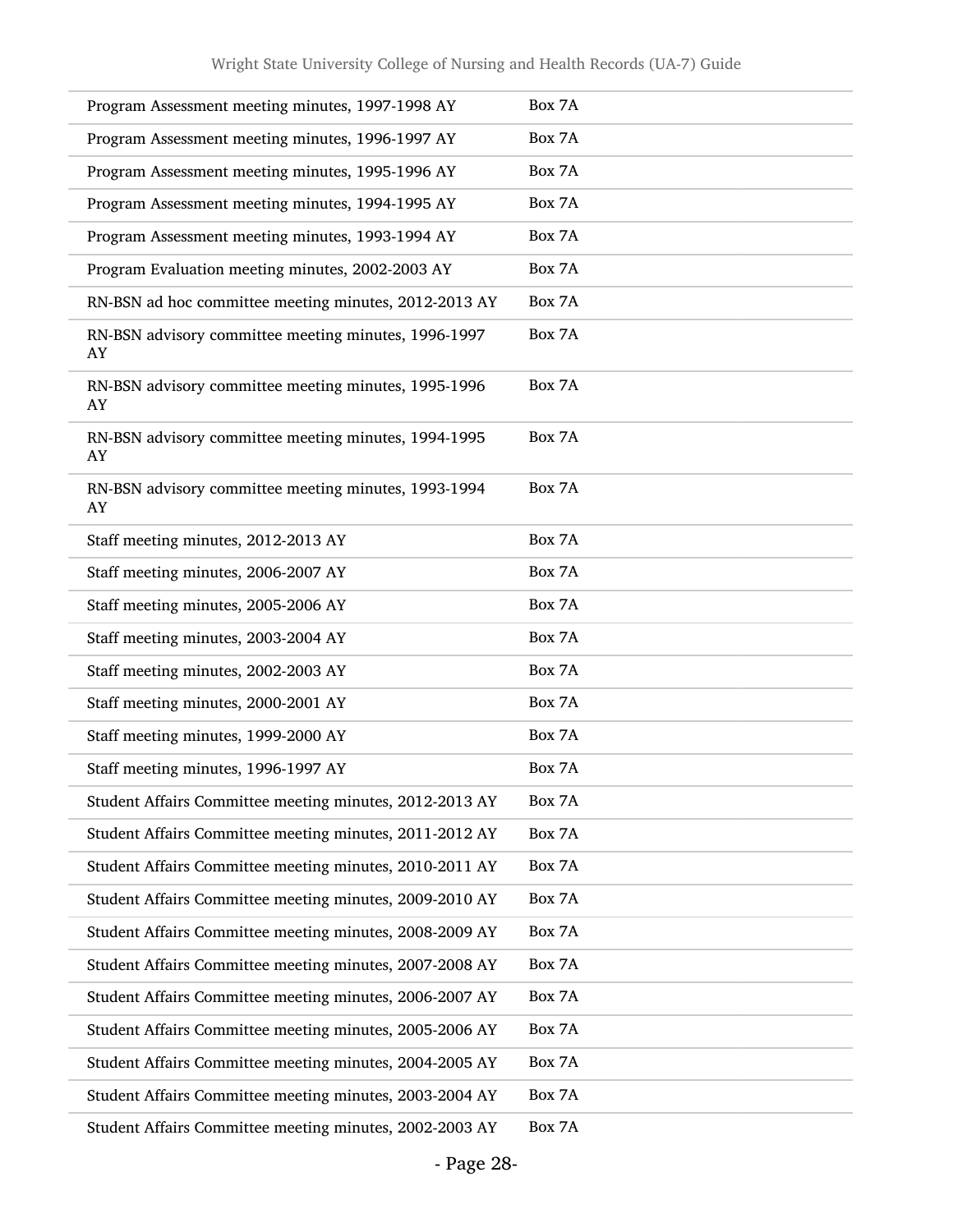| Student Affairs Committee meeting minutes, 2001-2002 AY | Box 7A |
|---------------------------------------------------------|--------|
| Student Affairs Committee meeting minutes, 2000-2001 AY | Box 7A |
| Student Affairs Committee meeting minutes, 1999-2000 AY | Box 7A |
| Student Affairs Committee meeting minutes, 1998-1999 AY | Box 7A |
| Student Affairs Committee meeting minutes, 1997-1998 AY | Box 7A |
| Student Affairs Committee meeting minutes, 1996-1997 AY | Box 7A |
| Student Affairs Committee meeting minutes, 1995-1996 AY | Box 7A |
| Student Affairs Committee meeting minutes, 1994-1995 AY | Box 7A |
| Student Affairs Committee meeting minutes, 1993-1994 AY | Box 7A |

^ [Return to Table of Contents](#page-1-0)

## <span id="page-28-0"></span>Series 6: Course Outlines, 1973-1986

| Title/Description                   | <b>Instances</b> |
|-------------------------------------|------------------|
| Nursing Course Changes, 1973-1974   | Box 8            |
| Language of the Material: English.  |                  |
| Nursing Summary Course (misc), 1974 | Box 8            |
| Language of the Material: English.  |                  |
| ED 744 Course Outline, Undated      | Box 8            |
| Language of the Material: English.  |                  |
| ED 746 Course Outline, Undated      | Box 8            |
| Language of the Material: English.  |                  |
| N 111 Course Outline, 1978-1981     | Box 8            |
| Language of the Material: English.  |                  |
| N 114 Course Outline, 1981, 1991    | Box 8            |
| Language of the Material: English.  |                  |
| N 200 Course Outline, 1976          | Box 8            |
| Language of the Material: English.  |                  |
| N 201 Course Outline, Undated       | Box 8            |
| Language of the Material: English.  |                  |
| N 202 Course Outline, 1974-1975     | Box 8            |
| Language of the Material: English.  |                  |
| N 203 Course Outline, 1975          | Box 8            |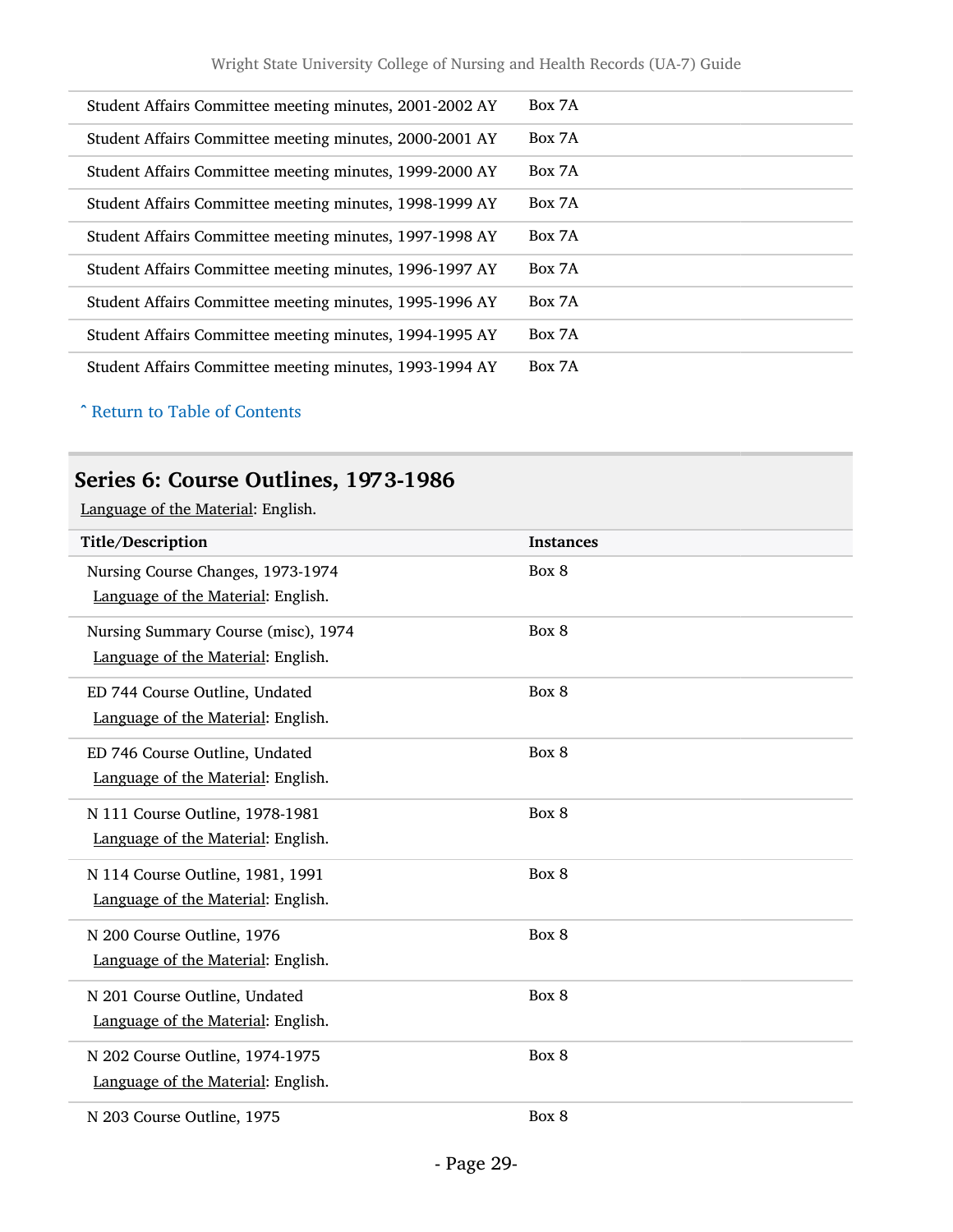| N 205 Course Outline, 1983-1985<br>Language of the Material: English.     | Box 8 |  |
|---------------------------------------------------------------------------|-------|--|
| N 211 Course Outline, 1979-1985<br>Language of the Material: English.     | Box 8 |  |
| N 215 Course Outline, 1986<br>Language of the Material: English.          | Box 8 |  |
| N 217 Course Outline, Undated<br>Language of the Material: English.       | Box 8 |  |
| N 301 Course Outline, 1976<br>Language of the Material: English.          | Box 8 |  |
| N 302 Course Outline, Undated<br>Language of the Material: English.       | Box 8 |  |
| N 303 Course Outline, 1975<br>Language of the Material: English.          | Box 8 |  |
| N 304 Course Outline, 1979-1986<br>Language of the Material: English.     | Box 8 |  |
| N 308 Course Outline, Undated<br>Language of the Material: English.       | Box 8 |  |
| N 309 Course Outline, 1983-1986<br>Language of the Material: English.     | Box 8 |  |
| N 310 Course Outline, 1985<br>Language of the Material: English.          | Box 8 |  |
| N 311 Course Outline, 1976-1985<br>Language of the Material: English.     | Box 8 |  |
| N 312 Course Outline, 1976-1986<br>Language of the Material: English.     | Box 8 |  |
| N 313 Course Outline, 1979-1985<br>Language of the Material: English.     | Box 8 |  |
| N 317/617 Course Outline, 1982-1983<br>Language of the Material: English. | Box 8 |  |
| N 401 Course Outline, 1975-1976<br>Language of the Material: English.     | Box 8 |  |
| N 402 Course Outline, 1975-1976                                           | Box 8 |  |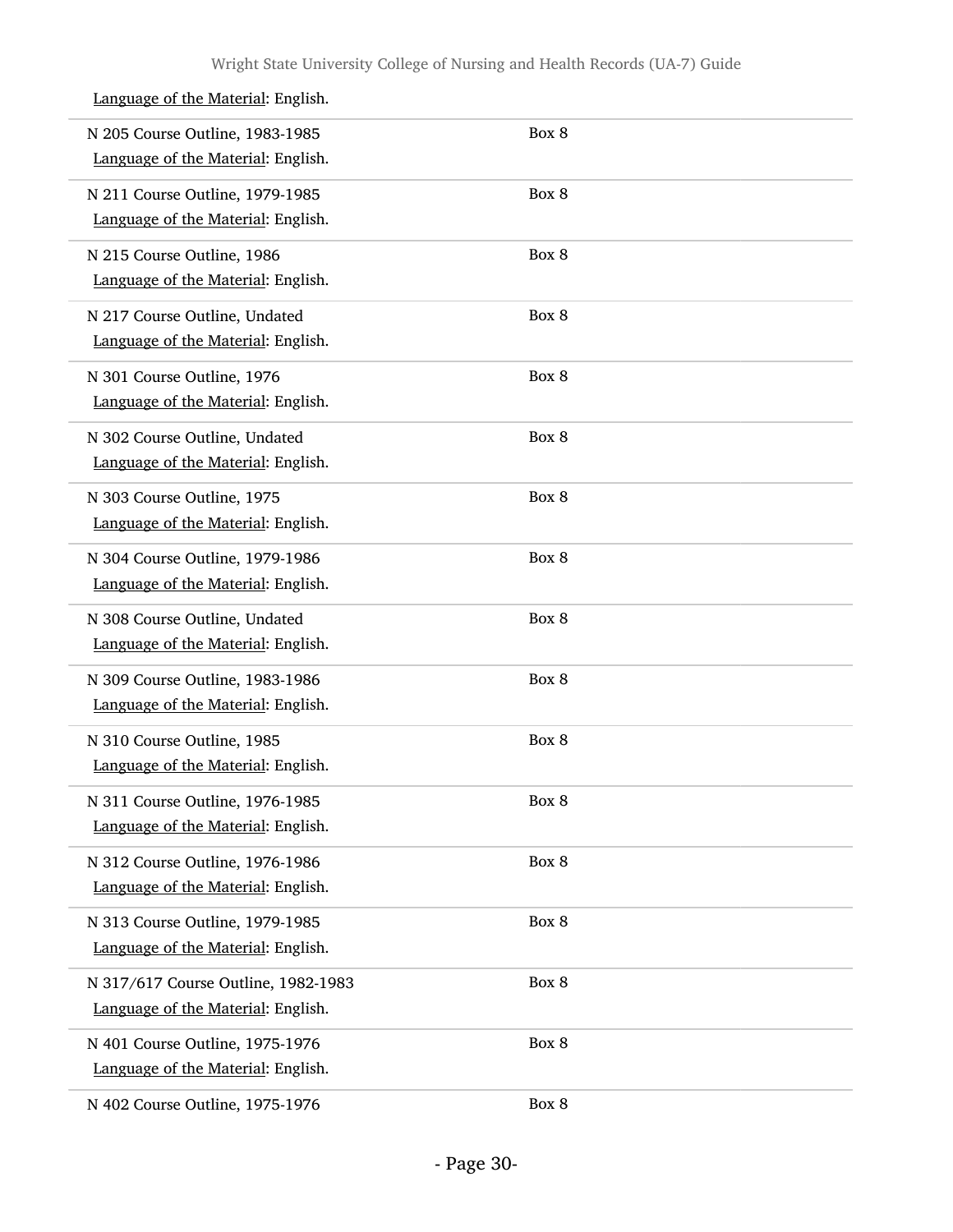| N 403 Course Outline, 1976<br>Language of the Material: English.         | Box 8 |
|--------------------------------------------------------------------------|-------|
| N 404 Course Outline, 1975-1976<br>Language of the Material: English.    | Box 8 |
| N 405 Course Outline, 1975<br>Language of the Material: English.         | Box 8 |
| N 411 Course Outline, 1979-1985<br>Language of the Material: English.    | Box 8 |
| N 412 Course Outline, 1983-1984<br>Language of the Material: English.    | Box 8 |
| N 413 Course Outline, 1979-1985<br>Language of the Material: English.    | Box 8 |
| N 414 Course Outline, 1977<br>Language of the Material: English.         | Box 8 |
| N 617 Course Outline, 1982<br>Language of the Material: English.         | Box 8 |
| N 700 Course Outline, 1979-1982<br>Language of the Material: English.    | Box 8 |
| N 701 Course Outline, 1978-1982<br>Language of the Material: English.    | Box 8 |
| N 702 Course Outline, 1978-1983<br>Language of the Material: English.    | Box 8 |
| N 703 Course Outline, 1983<br>Language of the Material: English.         | Box 8 |
| N 704 Course Outline, 1978; , 1983<br>Language of the Material: English. | Box 8 |
| N 705 Course Outline, 1982<br>Language of the Material: English.         | Box 8 |
| N 706 Course Outline, 1979;, 1983<br>Language of the Material: English.  | Box 8 |
| N 707 Course Outline, 1979; , 1983<br>Language of the Material: English. | Box 8 |
| N 708 Course Outline, 1979; , 1982                                       | Box 8 |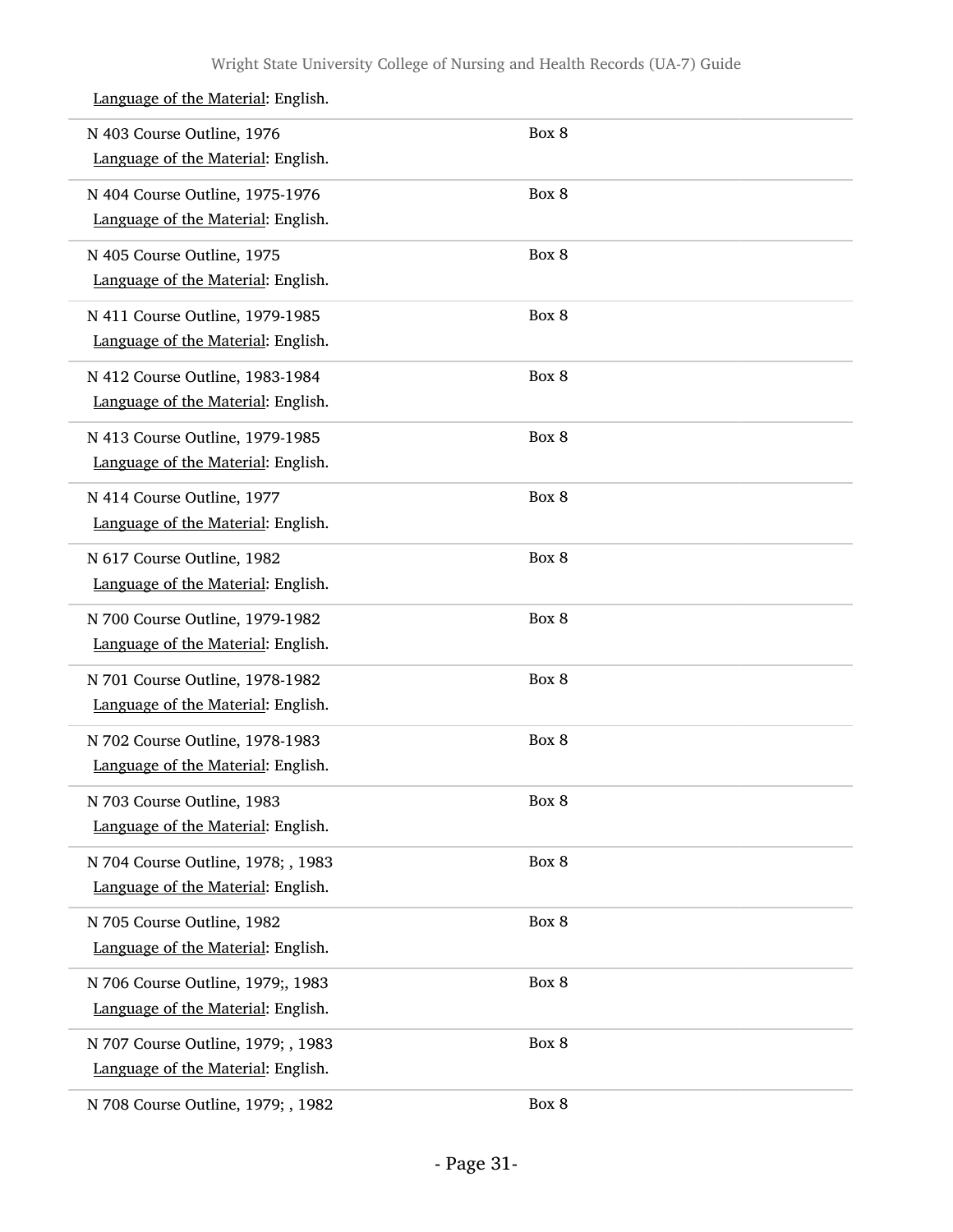#### N 709 Course Outline, 1982 Language of the Material: English. Box 8 N 711 Course Outline, 1986 Language of the Material: English. Box 8 N 714 Course Outline, 1983 Language of the Material: English. Box 8 N 730 Course Outline, 1982 Language of the Material: English. Box 8 N 732 Course Outline, 1983 Language of the Material: English. Box 8 N 733 Course Outline, 1983 Language of the Material: English. Box 8 N 735 Course Outline, Undated Language of the Material: English. Box 8 N 781 Course Outline, 1983 Language of the Material: English. Box 8 N 781 Course Outline, 1978 Language of the Material: English. Box 8 N 799 Course Outline, 1979 Box 8 Language of the Material: English.

#### Language of the Material: English.

#### ^ [Return to Table of Contents](#page-1-0)

## <span id="page-31-0"></span>Series 7: Audio/Visual, 1976-1993

| Title/Description                              | <b>Instances</b> |
|------------------------------------------------|------------------|
| Board of Trustees Cassette Tape, 1984 Sept. 25 | Box 9            |
| Language of the Material: English.             |                  |
| COLS Cassette Tapes (2), 1992 Jan. 15          | Box 9            |
| Language of the Material: English.             |                  |
| Convocation Cassette Tape, 1977 Sept. 16       | Box 9            |
| Language of the Material: English.             |                  |
| Convocation Cassette Tape, 1978 April 23       | Box 9            |